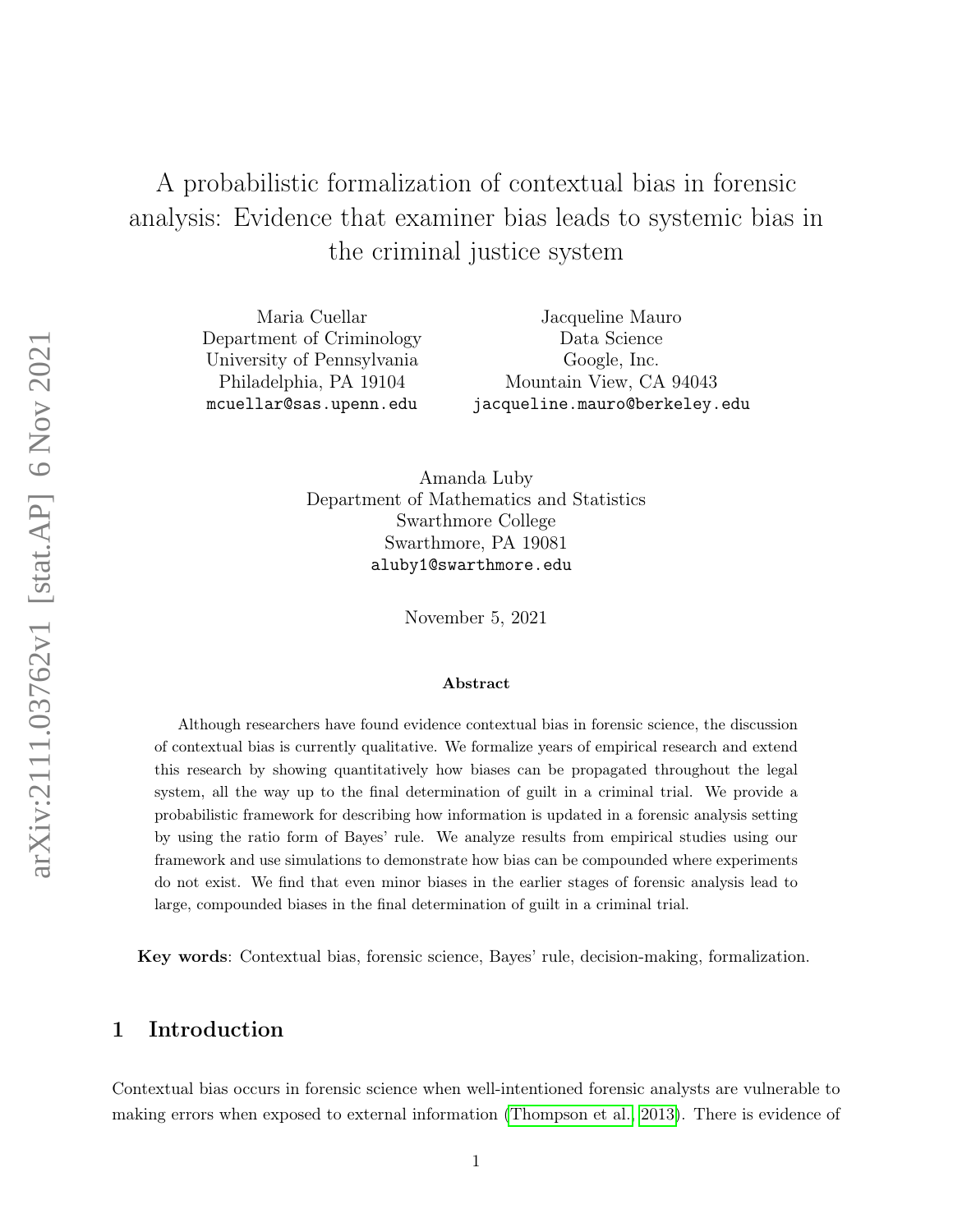this type of bias in a broad variety of forensic disciplines, including fingerprints [\(Dror et al., 2006\)](#page-28-0), bite marks [\(Osborne et al., 2014\)](#page-29-1), and even the gold-standard of forensic disciplines, DNA [\(Dror](#page-28-1) [and Hampikian, 2011\)](#page-28-1). US government-led reports have also stated that analysts' judgments can be influenced by irrelevant information about the facts of a case [\(NRC, 2009\)](#page-29-2), and they urged that efforts be made to mitigate this bias by ensuring "that examiners are not exposed to potentially biasing information" (PCAST, 2016).

Contextual bias has been demonstrated even in very high profile cases. After the 2004 Madrid bombing, American attorney Brandon Mayfield was wrongfully accused of being involved in the attack after the FBI mistakenly concluded that Mayfield was the source of a fingerprint found at the crime scene. The FBI reviewed what could have led to this mistake and found that the factors to blame included over-reliance on the algorithm's proposed candidates, other analysts' opinions, the fact that it was a high-profile case, and Mayfield's religion, among others [\(US Department of](#page-29-3) [Justice, Office of the Inspector General, 2006\)](#page-29-3). In an experiment designed to measure contextual bias in fingerprint comparisons, analysts altered their conclusions after learning about contextual information related to the Mayfield case in four out of five cases [\(Dror et al., 2006\)](#page-28-0).

It is unclear what is meant by this "bias" that led to the Mayfield error, and a lack of formalization can lead to disagreement about the definition of contextual bias and how to mitigate it. What do the biasing factors from the Mayfield case have in common? Which information is biasing, and should this information have been excluded in the material given to analysts? Do interactions between analysts lead to bias? How does the bias affect the final decision of guilt by a judge or jury? These are the types of questions that formalizing the forensic reasoning can help answer.

Our contribution is to clarify the problem of contextual bias by turning the current qualitative discussion of bias into a rigorously defined and quantitative discussion. We provide a formal framework for how information is updated in cases of cognitive bias by using the ratio form of Bayes' rule. Bayes' rule is a useful tool for this because it mirrors the adversarial system of the courts, and for this reason it has been used elsewhere in forensics to motivate the use of likelihood ratio-based reporting [\(Aitken, 2018;](#page-28-2) [Ommen and Saunders, 2018\)](#page-29-4). We hope this formalization can serve as a tool for transparency, and is useful for both laboratories seeking to minimize bias in their analyses and to researchers developing algorithms to augment forensic decision-making tasks.

We also show how systemic bias in the courts is possible in the decision of rational, wellintentioned actors. Even if actors in the system did not discriminate with respect to race, ethnicity, income, sexual orientation, gender, or other protected characteristics themselves, they might still reach a biased conclusion. Thus, even without any biased forensic analysts, judges, or juries, there can still be bias in the final determination of guilt.

Section 2 presents the formal setup and notation, the definitions of the tasks undertaken at three different levels: the analyst, the laboratory, and the trier of fact. Section 3 describes biases in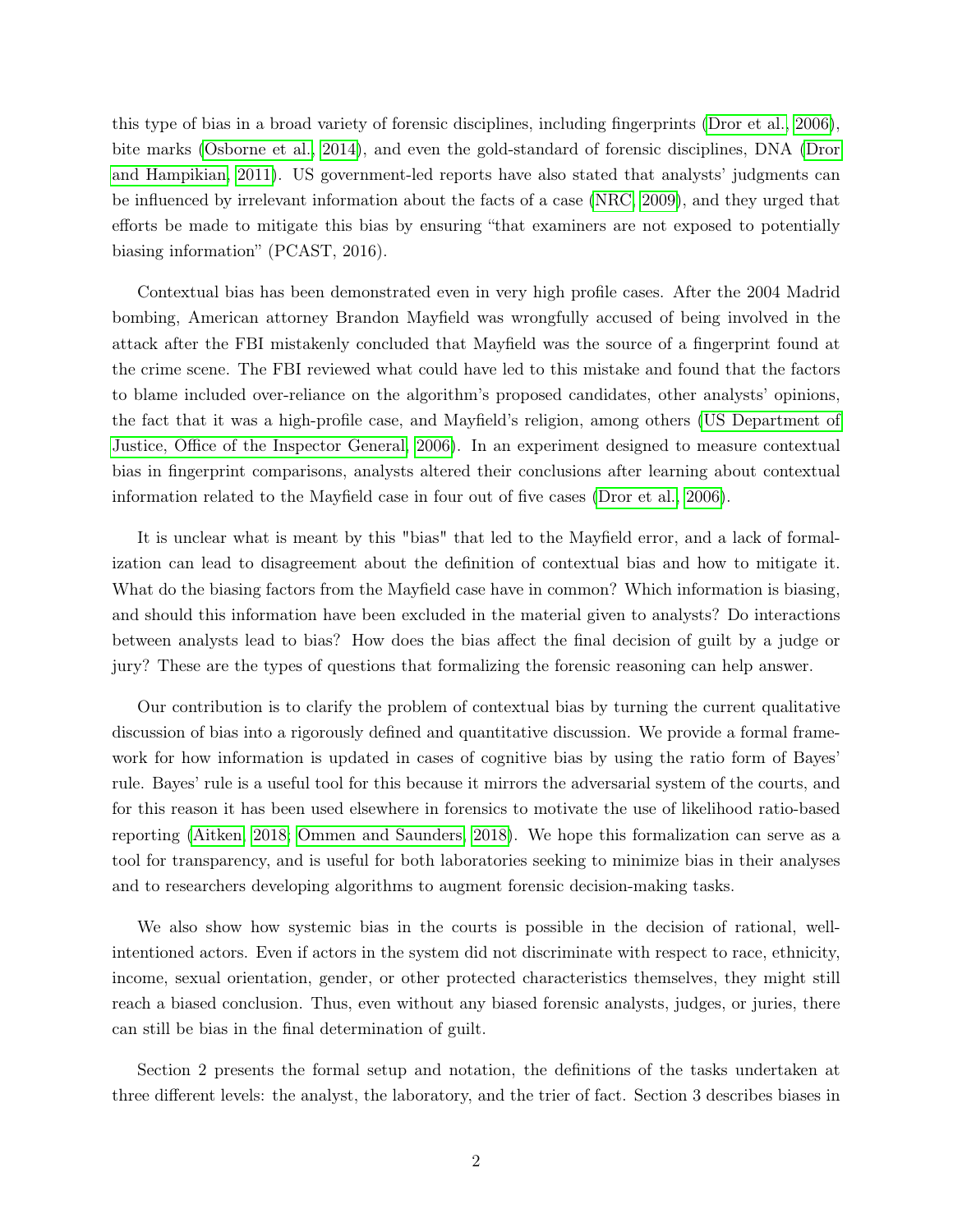the analyst's conclusions due to several factors, including data, reference materials, and contextual information. Section 4 shows that bias can be propagated throughout the laboratory where the rest of the evidence is analyzed by analysts, including as a bias cascade or snowball. Section 5 describes how the trier of fact hears the analysts' conclusions to make a final decision about guilt.

### 2 Formal Setup

#### 2.a Notation

In this section, we describe a hypothetical workflow of fingerprint analysis to develop a formal model of reasoning in forensic analysis. We use previously defined notation [\(Lund and Iyer, 2016;](#page-28-3) [Lindley,](#page-28-4) [1977\)](#page-28-4). Our approach is a generalization of forensic practice, since each forensic discipline and each laboratory have a specific workflow for analyzing evidence. We use fingerprint comparisons as a running example to describe our model, and this could then be applied to other forensic disciplines.

Suppose a latent print  $y$  was left at a crime scene and a forensic team lifts this print. Police then identify a suspect and collect a fingerprint  $x$  from that individual. In reality, police collect the ten prints from a suspect (or a set of suspects is found through a database search), and the analyst selects which print, if any, is most like the latent print. For this article, we assume that only one print is being compared. The latent print y from the crime scene may have some sections that are blurry or distorted and some that are missing, while the exemplar print  $x$  from the suspect is clean and complete, since if an exemplar print is defective, it may be taken again. The data contained in y are a sample from a random variable Y with the underlying distribution  $F_y$ , a relationship denoted by  $Y \sim F_y$ . As usual, capital letters denote random variables and lower-case letters denote observations of those random variables. Similarly,  $X \sim F_x$ .

At the forensic laboratory, the analyst is asked to analyze the fingerprints. Suppose I denotes all the information available to the analyst, in addition to being shown  $y$  and  $x$ . This set I could include, for example, the fact that the supervisor mentioned that they believe the suspect committed the crime, information about the suspect's gender, age, or race, or the suspect's criminal history. It could also include information about the evidence itself, such as that the print was collected from a glass surface, or that the print was made up of a tacky material.

Let  $S = \{S_0, S_1, \ldots, S_N\}$  denote the set of all the potential sources (individuals denoted by  $(0, \ldots, N)$  of the crime scene, latent print. Since the source of y is unknown it is denoted by  $S_q$ , where q is the questioned individual. The suspect is source  $S_0$  of fingerprint x. Thus, the analyst's task is to determine whether x and y have a common source,  $S_0$ , an event denoted by  $E_0$ ,

$$
E_0: S_0 \text{ is the source of both } x \text{ and } y \text{ (i.e. } q = 0), \tag{1}
$$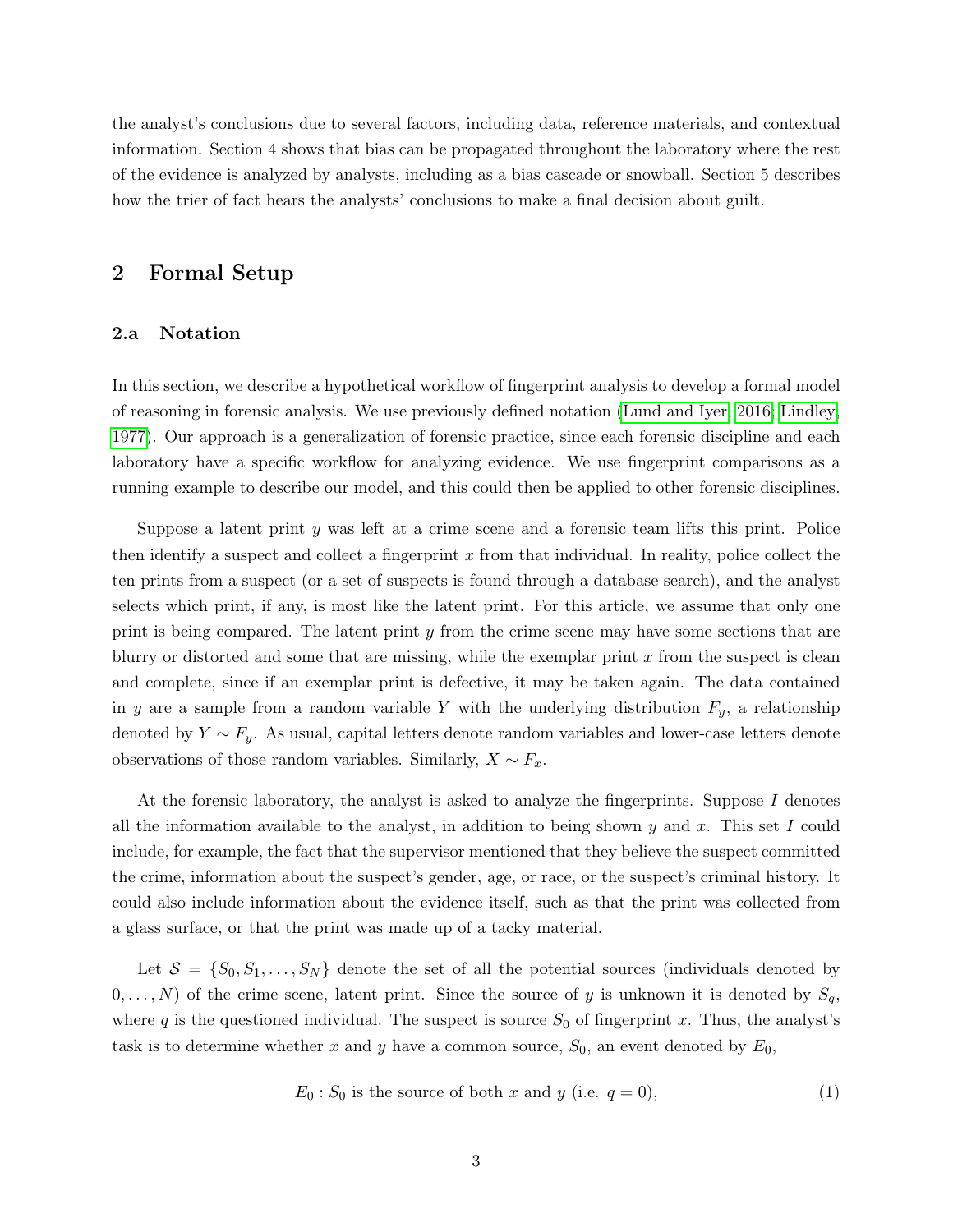or whether they have a different source. That is, some  $S_j, j \in \{1, ..., N\}$  is the source of y while  $S_0$  is the source of x, an event denoted by the complement of  $E_0$ ,

$$
E_0^c
$$
:  $S_1$  or  $S_2$  or ... or  $S_N$  is the source of y (i.e.  $q \in \{1, 2, ..., N\}$ ). (2)

### 2.b The analyst's task

The analyst is responsible for determining whether two pieces of evidence were produced by the same source. In fingerprint analysis, this is usually reported in terms of categories: an identification (i.e. a conclusion in favor of  $E_0$ ), an exclusion (a conclusion in favor of  $E_0^c$ ), or an *inconclusive* (a conclusion that favors neither  $E_0$  or  $E_0^c$ ).

We formalize this task by using probabilities and the ratio form of Bayes' rule, as others have done before [\(Lund and Iyer, 2016;](#page-28-3) [Lindley, 1977;](#page-28-4) [Aitken, 2018\)](#page-28-2). The analyst's task is comparing the probability that x and y have a common source given x, y, and the information I, i.e.,  $P(E_0|x, y, I)$ , to the probability that x and y have a different source, given the same information,  $P(E_0^{\mathsf{c}} | x, y, I)$ .

After being given the evidence and other case information, the analyst would like to update his belief concerning the event  $E_0$  in a rational and coherent manner. Denoting the analyst by A, this task can be written by using the odds form of Bayes' rule:

$$
\underbrace{\frac{P(E_0)}{P(E_0^c)}}_{\text{Prior odds}_A} \times \underbrace{\frac{P(x, y, I | E_0)}{P(x, y, I | E_0^c)}}_{\text{Likelihood ratio}_A} = \underbrace{\frac{P(E_0 | x, y, I)}{P(E_0^c | x, y, I)}}_{\text{Posterior odds}_A}.
$$
\n(3)

The prior odds is the analyst's beliefs about  $E_0$  prior to seeing the evidence, the likelihood ratio is the quantity at which the analyst arrives through the analysis of the evidence, and the posterior odds is the final quantity at which the analyst will arrive after rationally incorporating all available information.

Ideally, the analyst should hold prior odds that are in some sense "neutral," so that their decision will be made entirely based on the evidence contained in the data. In our setting, we assume that the analyst believes there is a set of  $N$  suspects, and starts with the belief that each has an equal chance of being the source of the latent print. In that case, the prior odds are given by  $1/N$ .

The analyst updates their prior with new information via the likelihood ratio. Likelihood ratios that are greater than one indicate that the observations x and y are more likely when  $S_0$  is the source of both x and y (i.e. the event  $E_0$ ), and small likelihood ratios (between zero and one) arise when x and y are more likely when  $S_0$  is not the source of the crime scene evidence (i.e. the event  $E_0^c$ ). We follow [Lund and Iyer](#page-28-3) [\(2016\)](#page-28-3) in assuming that the denominators of these three are never zero, which implies that the analyst never takes a "hardline" or extreme stance.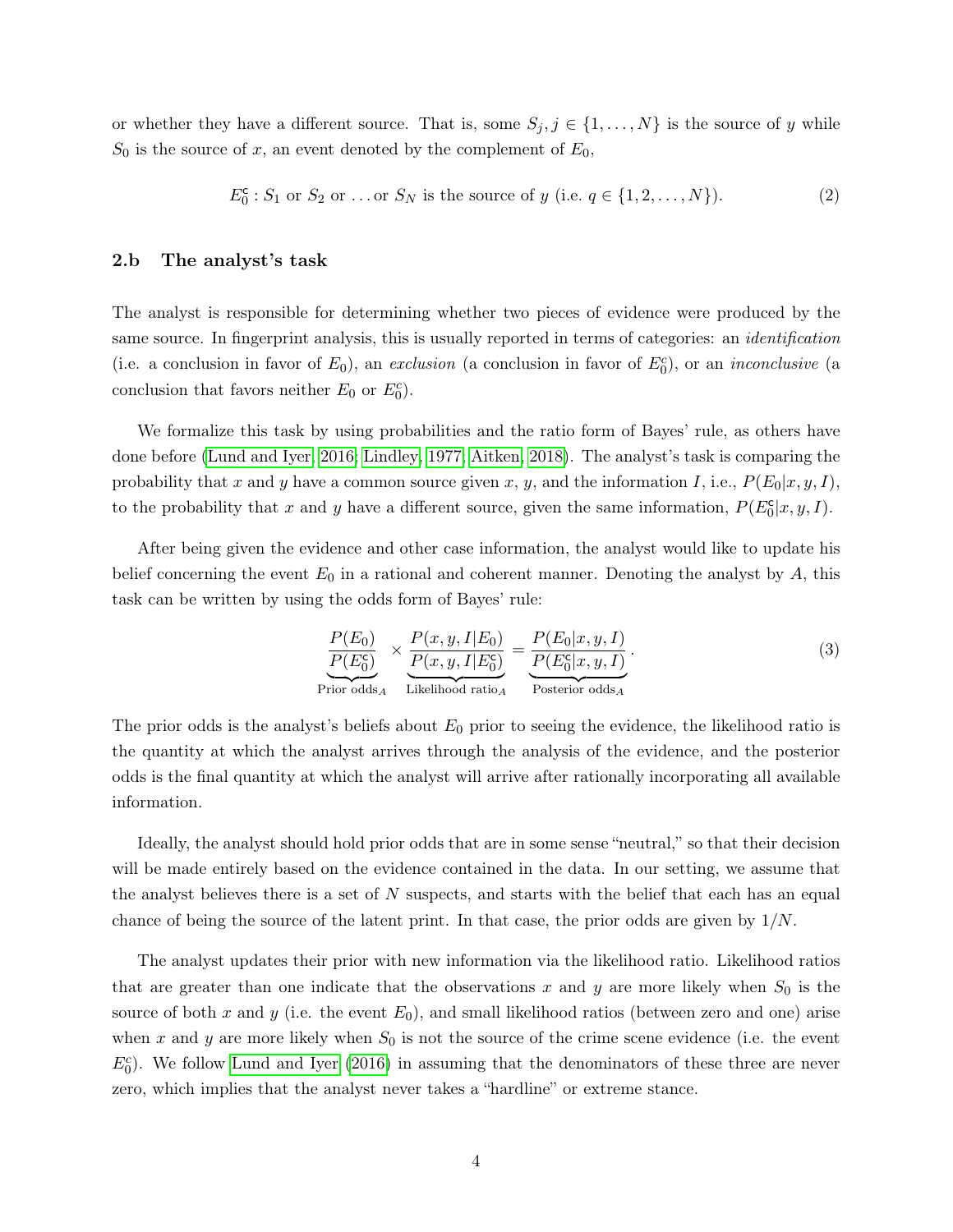The likelihood ratio has a long history in forensic science, dating to at least [Lindley](#page-28-4) [\(1977\)](#page-28-4), who used it to evaluate whether two glass fragments came from the same source. It is now common practice for forensic analysts to report a likelihood ratio for single-source DNA [\(Council et al., 1996;](#page-28-5) [Stockmarr, 1999;](#page-29-5) [Steele and Balding, 2014\)](#page-29-6), rather than simply stating that the questioned sample came from a specific source. Although there has been a push for fingerprint analysts to state their conclusions as likelihood ratios in the United States [\(Abraham et al., 2013\)](#page-28-6), source conclusions for fingerprint evidence are most often reported as categorical conclusions: "identification" (samesource), "exclusion" (different sources), or "inconclusive". Reporting the value of evidence using the likelihood ratio has gained traction in Europe and internationally [\(Willis et al., 2015\)](#page-29-7). See [Aitken](#page-28-2) [\(2018\)](#page-28-2) for a more detailed overview of the use of the likelihood ratio to evaluate evidence. Through the remainder of this article, we will use the likelihood ratio to quantify the value of evidence, but recognize that it is not the only way that the value of evidence is expressed [\(Kaye, 2015\)](#page-28-7). We also note that our results are not dependent on how the likelihood ratio is calculated (e.g., using a Bayesian or classical approach to statistics) and generalizes to different settings.

In order to carry out a fair analysis for all suspects, forensic analysts should start with the belief that each of the N suspects has the same probability of having produced the crime scene print. In other words, the analyst should use the principle of indifference to determine the probability that each of the N suspects left the print at the crime scene. Thus forensic analysts should have a prior odds of

$$
\frac{P(E_0|I)}{P(E_0^c|I)} = \frac{1/N}{N - 1/N} = \frac{1}{N - 1},\tag{4}
$$

or equivalently (if we just say there are  $N+1$  suspects without changing the meaning of the equation),

$$
\frac{P(E_0|I)}{P(E_0^c|I)} = \frac{1/(N+1)}{N/(N+1)} = \frac{1}{N}.
$$
\n(5)

However, it is possible that the analyst has incorrect prior beliefs either because his prior odds are not  $1/N$ , or because the analyst is confusing the version of the prior odds before conditioning on  $I, P(E_0)/P(E_0^c)$ —with the version in which the terms are conditioned by  $I, P(E_0|I)/P(E_0^c|I)$ . It is possible that

$$
\frac{P(E_0)}{P(E_0^c)} = 1/N, \quad \text{but} \quad \frac{P(E_0|I)}{P(E_0^c|I)} \neq 1/N. \tag{6}
$$

Thus, as soon as the analyst learns  $I$ , his prior odds change from the fair  $N$  to something else.

We know that the analyst can be biased by information about his base rate (i.e. his observed distribution of identifications, exclusions, and inconclusives), education and training, personal factors, and cognitive factors [\(Dror, 2020\)](#page-28-8). As the analyst gains experience in casework, if he does not receive ground-truth feedback about whether he arrived the correct conclusion, he will acquire long-run bias in his prior distribution [\(Dror, 2020\)](#page-28-8). We might instead assume the analyst uses their previous experience as a prior, taking the share of prints determined to have come from the same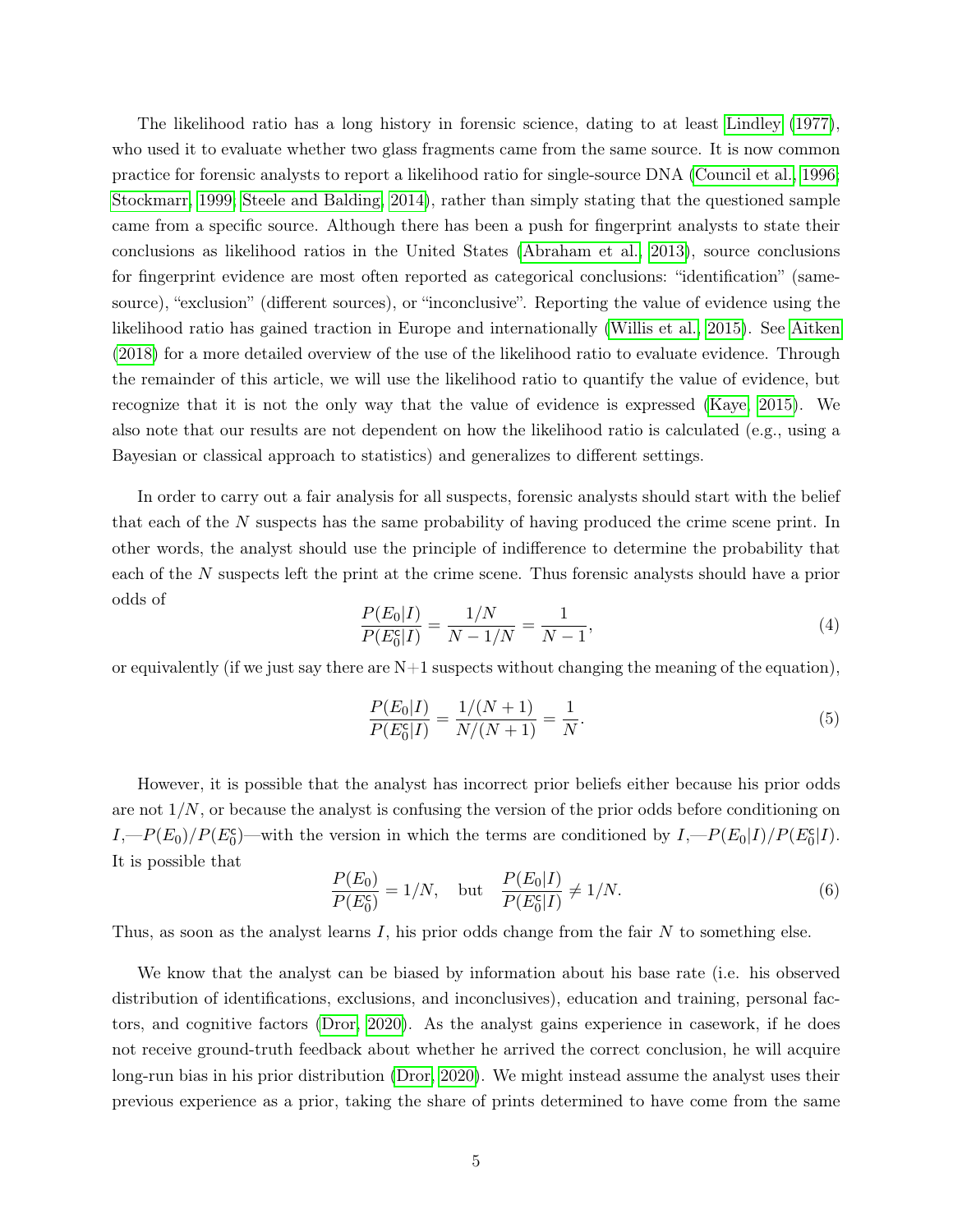source that they've been shown as their prior odds. So if, for example, out of all of the prints they've seen so far in their careers they have concluded the prints came from the same source 20% of the time, their prior will be 0.2. Finally, the analyst might have some beliefs in the ability of the police (or other customer) to deliver the correct suspect to them, and may take their prior odds to be their estimation of the abilities of the police. They might imagine, for example, a set of  $N$  possible perpetrators, but think the suspect identified by the police is more likely than the others to be the true source of the crime scene prints. In our analysis, we will assume the prior odds of  $1/N$ , as the most neutral of these options.

We take a different approach to describing the quantity of interest than other researchers [\(Lund](#page-28-3) [and Iyer, 2016\)](#page-28-3) since we propose that the analyst should arrive at a posterior odds, not just a likelihood ratio. While we agree that the analyst should calculate a likelihood ratio, we also think that since they are rational actors, they arrive at specific posterior conclusions after learning this likelihood ratio, represented by the posterior odds. These odds can then be presented to the trier of fact for them to make a decision about guilt.

If the posterior odds is greater than one, the evidence suggests that  $x$  and  $y$  have the same source; if it is between zero and one, the evidence suggests that someone else is the source of  $y$ . If the posterior odds is near one, neither conclusion is favored by the evidence. What should and should not be included in the information I?

#### 2.c Task-relevant and task-irrelevant information for the analyst's task

Should the analyst be told every piece of information that is known to the police, and to other analysts, about the case? Task-relevant and task-irrelevant information are two types of information that distinguish between what should be known by the analyst and what should not [\(National](#page-28-9) [Commission on Forensic Science, 2015\)](#page-28-9). It is useful to define these two types of information by using conditional independence statements [\(Kaye, 2015\)](#page-28-7).

Information is task-relevant if and only if  $(x, y) \not\perp I \mid E_0$ , which is equivalent to

$$
P(x, y \mid E_0) \neq P(x, y \mid I, E_0). \tag{7}
$$

Information is task-irrelevant if and only if  $(x, y) \perp I \mid E_0$ , which is equivalent to

$$
P(x, y \mid E_0) = P(x, y \mid I, E_0). \tag{8}
$$

In each case  $E_0$  can be replaced with  $E_0^c$  and the definitions still hold.

Intuitively, information is task-relevant if it has the potential to assist the analyst in evaluating the probability of observing the two pieces of evidence if they really are from the same source. It is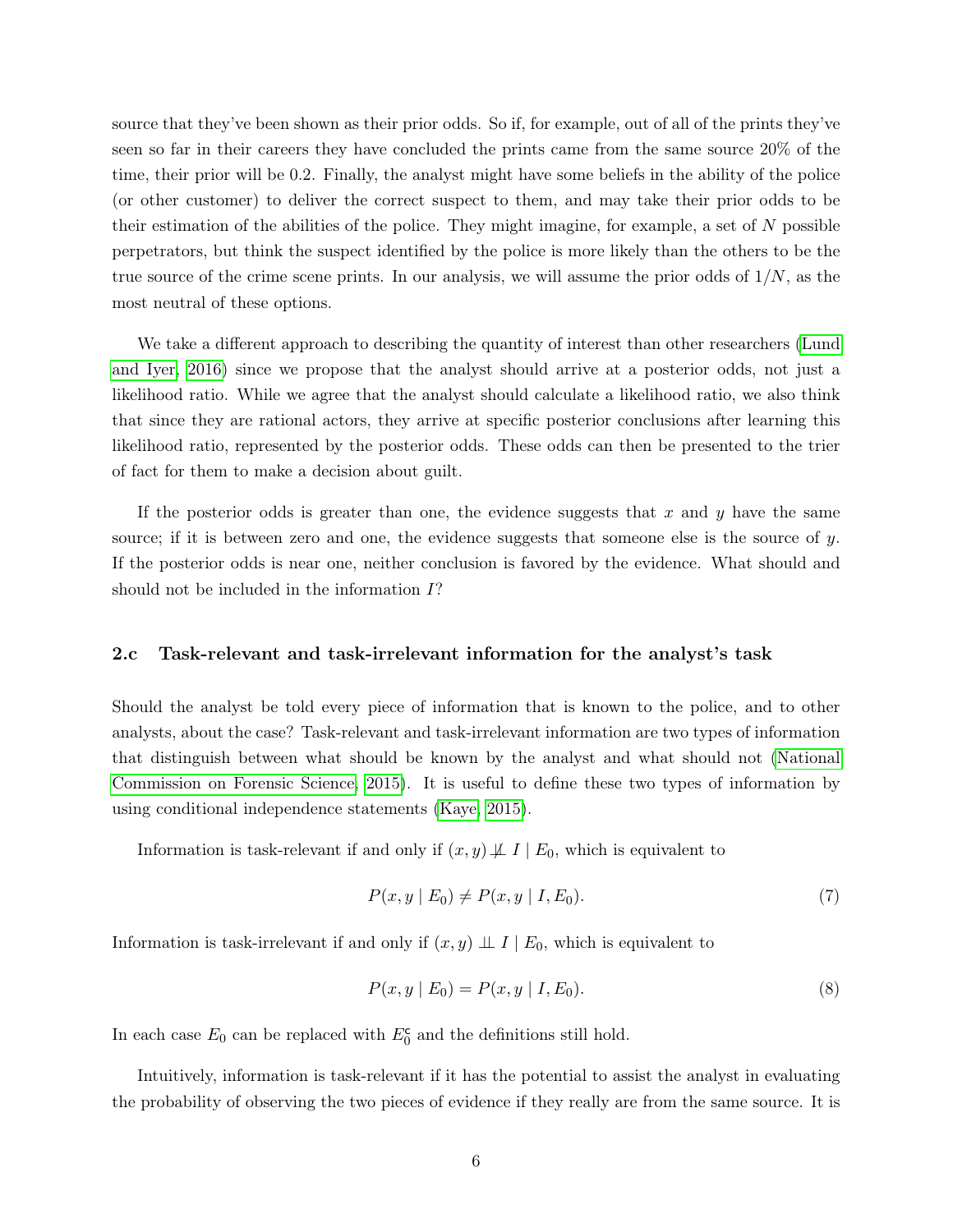task-irrelevant if it does not help the analyst in their task if they are from the same source.



Task-relevant information

Task-irrelevant information

<span id="page-6-0"></span>Figure 1: Directed acyclic graphs (DAGs) showing of task-relevant and task-irrelevant information. The edges represent causal influence. The dashed line indicates that the edge can be present or absent and the definition still holds.

A more precise way to understand the difference between task-relevant and task-irrelevant information is by using a directed acyclic graph. Fig. [1](#page-6-0) shows a graphical representation of examples of task-relevant and task-irrelevant information. Intuitively, if  $I$  is task-irrelevant, then if the pair of prints  $(x, y)$  was truly left by the same individual, knowing I does not change the likelihood of observing the evidence. If it is task-relevant, knowing I does affect it.

Task-relevant information often affects the physical appearance of the evidence. For example, if an individual's fingerprint was found on a curved surface, it will appear wider than a print left by the same individual on a flat surface. In Fig. [1,](#page-6-0) this can be shown by using the left-most DAG. I is the fact that the print  $X = x$  was left on a curved surface while  $Y = y$  was not. I thus affects both how x looks and whether the prints were left by the same individual.

On the other hand, task-irrelevant information is often unrelated to the physical appearance of the evidence. For example, a suspect's criminal history is most likely task-irrelevant to a forensic comparison task. In Fig. [1,](#page-6-0) this can be shown by using the right-most DAG. The reason is that the likelihood two fingerprints  $(x, y)$  are similar does not depend on the suspect's criminal history  $(I)$ except through the fact that someone with a criminal history is more likely to leave a print at the scene  $(E_0)$ . So, it's irrelevant to the task of the analyst.

### 2.d The trier of fact's task

It is not the role of the forensic analyst to determine the ultimate guilt of the suspect, but the role of the "trier of fact"  $(TF)$  – a decision-maker who makes a final determination of guilt, such as a judge or jury. In legal trials, the trier of fact is a person (e.g. judge), or group of people (e.g. jury), who determines factual issues in a legal proceeding, meaning that they decide, from the evidence, whether something existed or some event occurred. In reality, the types of decisions vary depending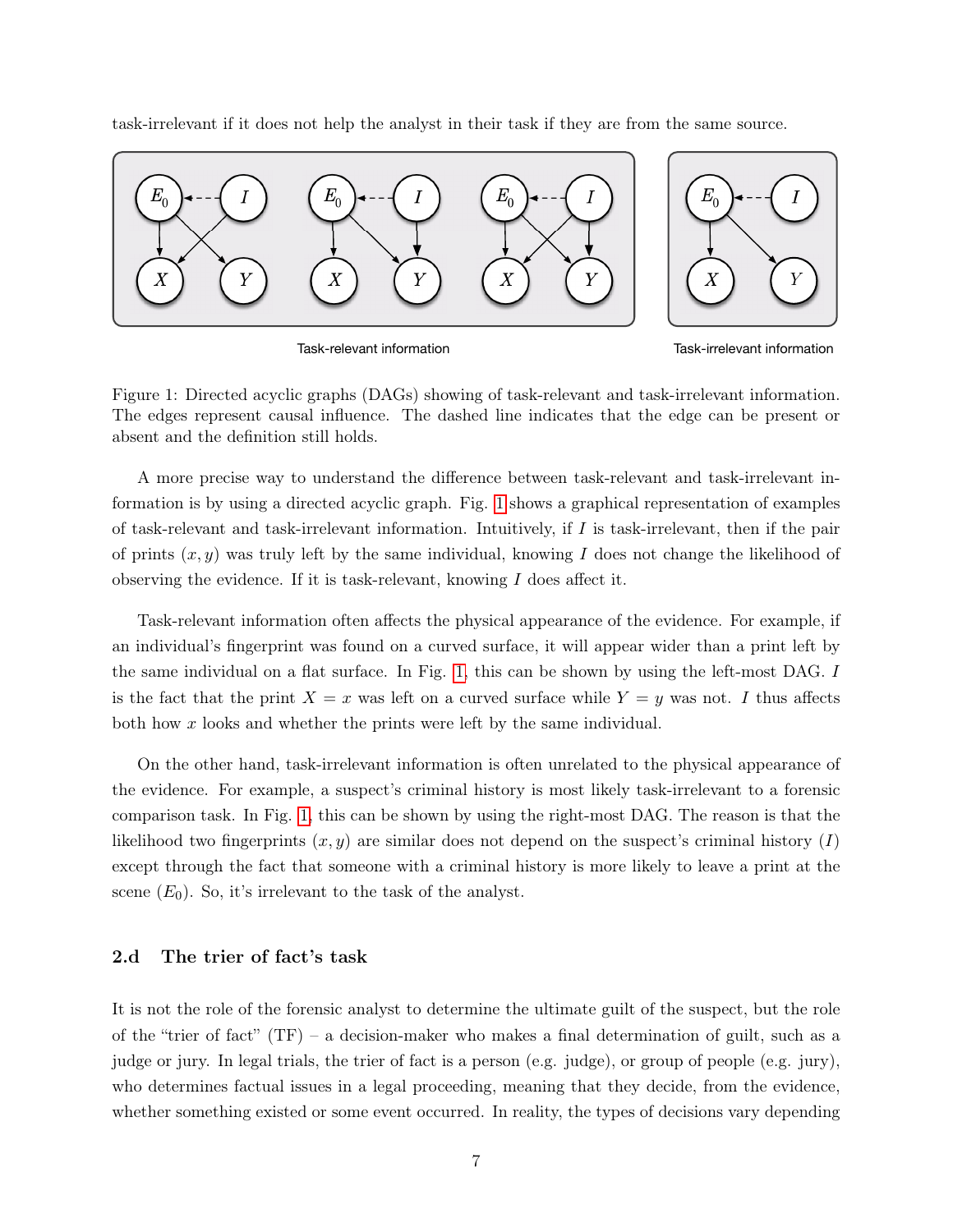on the case and jurisdiction. For simplicity in our exposition, we define the trier of fact as the entity responsible for deciding whether an individual is guilty or not guilty of a crime.

We can decompose the posterior odds held by the trier of fact. We define the evidence seen by the trier of fact as  $M = \{M_1, \dots, M_m, I\}$  where each  $M_j$  is the evidence reported by an analyst, police, or others in the courtroom. So for example, if  $M$  is all the evidence in a murder case,  $M_1$ may be a statement of "identification" from the fingerprint analyst,  $M_2$  may be a statement from the firearms analyst, and so on. Note that all the  $M_j$ 's are functions of the posterior odds ratio estimated by each analyst. In addition, the trier of fact must decide whether the defendant(s) are either guilty  $(G)$  or not guilty  $(G<sup>c</sup>)$ . The trier of fact version of Bayes' rule in ratio form is therefore

$$
\frac{P(G)}{P(G^{c})} \times \underbrace{\frac{P(M \mid G)}{P(M \mid G^{c})}}_{\text{Prior odds}_{\text{TF}}} = \underbrace{\frac{P(G \mid M)}{P(G^{c} \mid M)}}_{\text{Posterior odds}_{\text{TF}}}.
$$
\n(9)

Thus, if the posterior odds of the trier of fact are high, then the verdict will be guilty. The exact value that this ratio requires to represent a guilty verdict is left up to the trier of fact to decide. It is possible for a trier of fact to introduce new biases, e.g. jury selection. However, for this article, we assume the trier of fact does not introduce new biases and we focus on the biases introduced by the forensic analyses.

### <span id="page-7-1"></span>3 Biases at the analyst level

In this section, we study how biases arise at the analyst level. We present a formalization of contextual bias, two examples (a hypothetical one and an empirical one), and then a formalization of what psychologists have called reference bias (we call it imputation bias) and how long-term effects of bias affect an analyst's prior.

#### 3.a Contextual bias formalization

If we assume a neutral prior, bias will enter into the determination by the analyst through the likelihood. Note that this likelihood can be broken apart into two parts,

<span id="page-7-0"></span>
$$
\frac{P(x, y, I|E_0)}{P(x, y, I|E_0^c)} = \frac{P(x, y|I, E_0)}{P(x, y|I, E_0^c)} \times \frac{P(I | E_0)}{P(I | E_0^c)}
$$
\nLikelihood ratio

\n
$$
\frac{P(x, y, I|E_0^c)}{P(\text{art 1})} \times \frac{P(I | E_0)}{P(\text{art 2})}
$$
\n(10)

Part 1 denotes the part of the likelihood that includes a comparison of how likely it is to observe the pieces of evidence given the additional information and the fact that they are same-source or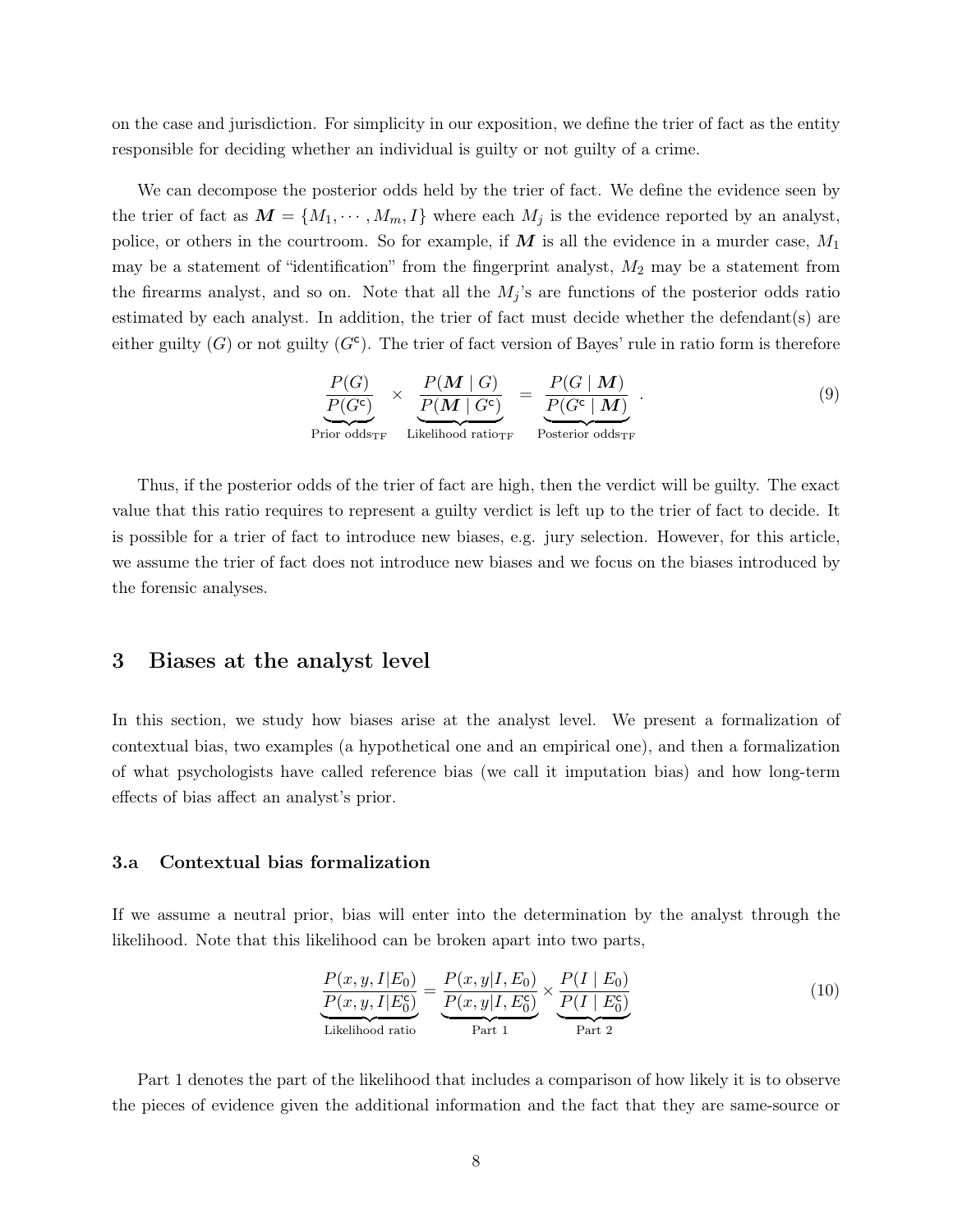different-source. Part 2 captures how the analyst acquires contextual bias. It denotes the belief the analyst has about the chances of seeing information  $I$  depending on whether or not  $x$  and  $y$  have a common source. We assume in this case that at least part of I is task-irrelevant.

Let us denote by  $\alpha$  the share of suspects with characteristic  $I = 1$  among all those suspects who truly left a print at the scene over a long series of investigations.  $\alpha$  is thus a true long-run approximation of  $P(I = 1 | E_0)$ . Let us denote by  $\beta$  the share of suspects with characteristic I among those included in the suspect set who did not leave the print, a true approximation of  $P(I = 1 | E_0^c)$ . We then have that part 2 is,

<span id="page-8-0"></span>
$$
\frac{P(I = 1 \mid E_0)}{P(I = 1 \mid E_0^c)} = \frac{\alpha}{\beta}.
$$
\n(11)

In other words,  $\alpha$  is the prevalence of trait I within criminals and  $\beta$  is the prevalence of that trait within non-criminals.

The analyst now updates his estimate of  $P(I | E_0)$  according to past experience, external attitudes, or other evidence. Letting  $\alpha^*$  be the analyst's beliefs about the chances that information I is true given that the prints match, and  $\beta^*$  be the analyst's beliefs about the chances that information I is true given that the prints do not match. Then,  $P_A$ , the analyst's subjective probability distribution, is similar to [\(11\)](#page-8-0) above, but replacing true values with beliefs,

$$
\frac{P_A(I=1 \mid E_0)}{P_A(I=1 \mid E_0^c)} = \frac{\alpha^*}{\beta^*}.
$$
\n(12)

Clearly, as long as  $\frac{\alpha^*}{\beta^*} \neq \frac{\alpha}{\beta}$  $\frac{\alpha}{\beta}$ , this part of the likelihood will be biased since,

$$
\frac{P_A(I \mid E_0)}{P_A(I \mid E_0^c)} = \begin{cases} \begin{array}{c} \left(\frac{\alpha^*}{\beta^*} \frac{\beta}{\alpha}\right) \frac{P(I=1 \mid E_0)}{P(I=1 \mid E_0^c)} & \text{if } I = 1\\ \left(\frac{1-\alpha^*}{1-\beta^*} \frac{1-\beta}{1-\alpha}\right) \frac{P(I=0 \mid E_0)}{P(I=0 \mid E_0^c)} & \text{if } I = 0. \end{array} \end{cases}
$$
\n(13)

Denote the bias term with  $\delta_I(P_A, I)$  and we can rewrite this more simply as

<span id="page-8-1"></span>
$$
\frac{P_A(I \mid E_0)}{P_A(I \mid E_0^c)} = \delta_I(P_A, I) \frac{P(I \mid E_0)}{P(I \mid E_0^c)}.
$$
\n(14)

Plugging this back into  $(10)$ , we see that if the analyst is given task-irrelevant information I along with the evidence samples  $x$  and  $y$ , the analyst's likelihood ratio will be biased by a multiplicative factor of  $\delta_I$ ,

$$
\frac{P_A(x, y, I|E_0)}{P_A(x, y, I|E_0^c)} = \delta_I(P_A, I) \underbrace{\frac{P(x, y, I|E_0)}{P(x, y, I|E_0^c)}}_{\text{True likelihood ratio}}.
$$
\n(15)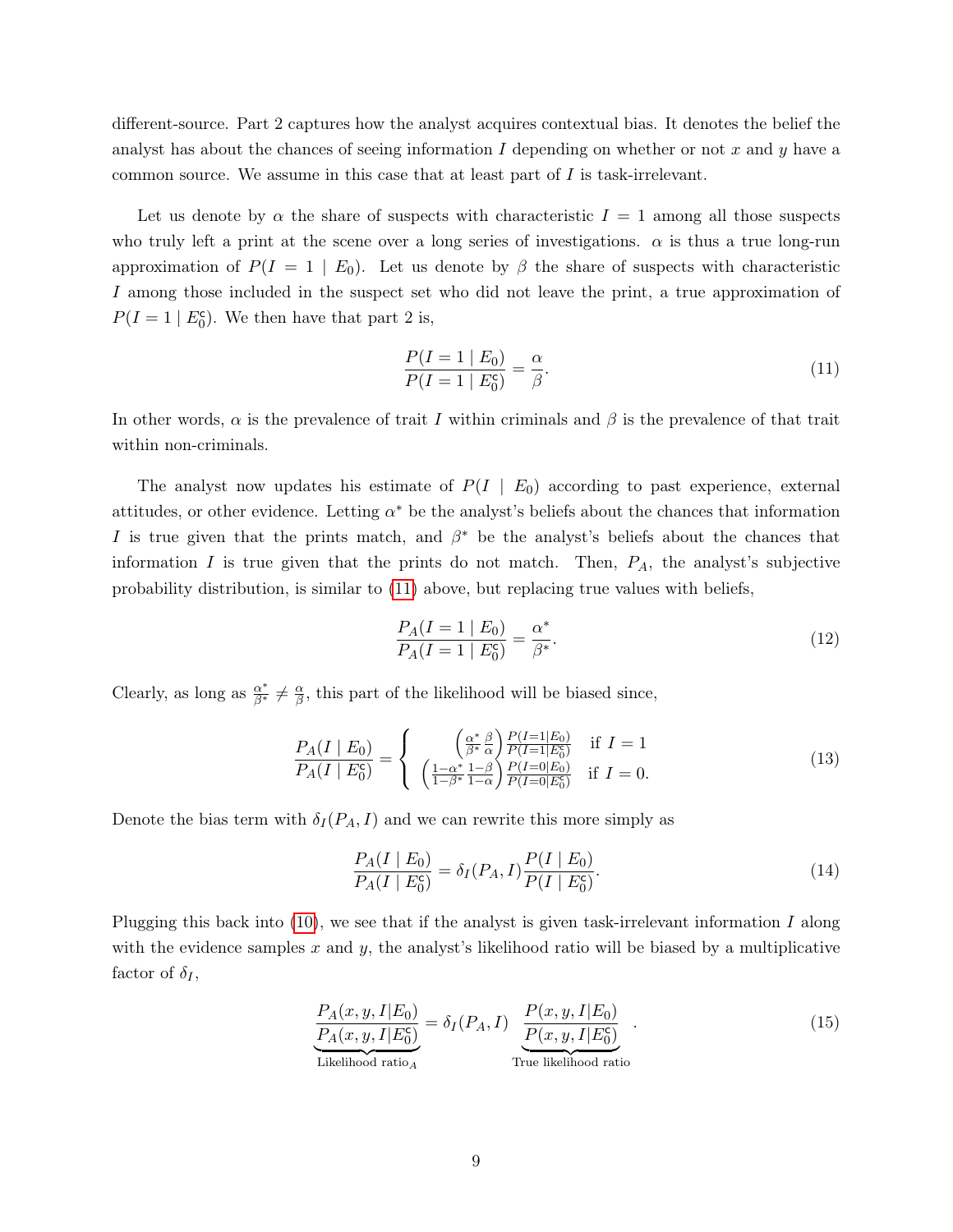### <span id="page-9-0"></span>3.a.1 Hypothetical application: Race as task-irrelevant contextual information for a fingerprint comparison

How could knowing the suspect's race affect an analyst's performance in comparing two fingerprints? It is likely that most forensic analysts are not intentionally racist. Nevertheless, learning the suspect's race, a piece of task-irrelevant information, could lead an analyst to incorrect results.

Suppose the supervisor tells the analyst that the suspect's race is Black. Then,  $\alpha$  is the prevalence of Black individuals within the pool of criminals and  $\beta$  is the prevalence of Black individuals within non-criminals. The bias  $\delta_I(P_A, I)$  is a function of the beliefs held by the analyst encoded in  $P_A$  and the contextual information about race, I. We might imagine that  $\alpha^*$  is roughly estimated as the share of all suspects eventually found guilty who are Black. Holding  $\beta = \beta^*$ , as long as  $\alpha^* > \alpha$ , information about the race of any Black suspect will increase the estimated posterior odds.

Imagine that in reality  $\alpha = \beta = P(I = 1)$ , meaning the chances of being Black given the suspect committed the crime are the same as the chances of being Black given they did not: both are simply the chances of being Black among the suspect set. The analyst, however, believes instead that Black individuals are overly represented among same-source suspects by a factor of two:  $\alpha^* = 2P(I = 1)$ (assume for convenience  $P(I = 1) < 1/2$ ), and  $\beta^* = \beta$ . He might have this misconception from not having observed enough realizations of that type of evidence, lack of ground truth corrections, from media exaggerations, cultural biases, or other reasons.

In the neutral scenario we would expect to find that

$$
\frac{P(I=1 \mid E_0)}{P(I=1 \mid E_0^c)} = \frac{P(I=0 \mid E_0)}{P(I=0 \mid E_0^c)} = 1.
$$
\n(16)

We have that  $\alpha^* = P_A(I = 1 | E_0) = 2P(I = 1)$  and  $\beta^* = P_A(I = 1 | E_0^C) = P(I = 1)$ . Thus,

$$
\frac{P_A(I=1 \mid E_0)}{P_A(I=1 \mid E_0^c)} = \frac{2P(I=1)}{P(I=1)} = 2,\tag{17}
$$

and

$$
\frac{P_A(I=0 \mid E_0)}{P_A(I=0 \mid E_0^c)} = \frac{1 - \alpha^*}{1 - \beta^*} \n= \frac{1 - 2P(I=1)}{1 - P(I=1)} \n= \frac{2(1 - P(I=1)) - 1}{1 - P(I=1)} \n= 2 - \frac{1}{1 - P(I=1)}.
$$
\n(18)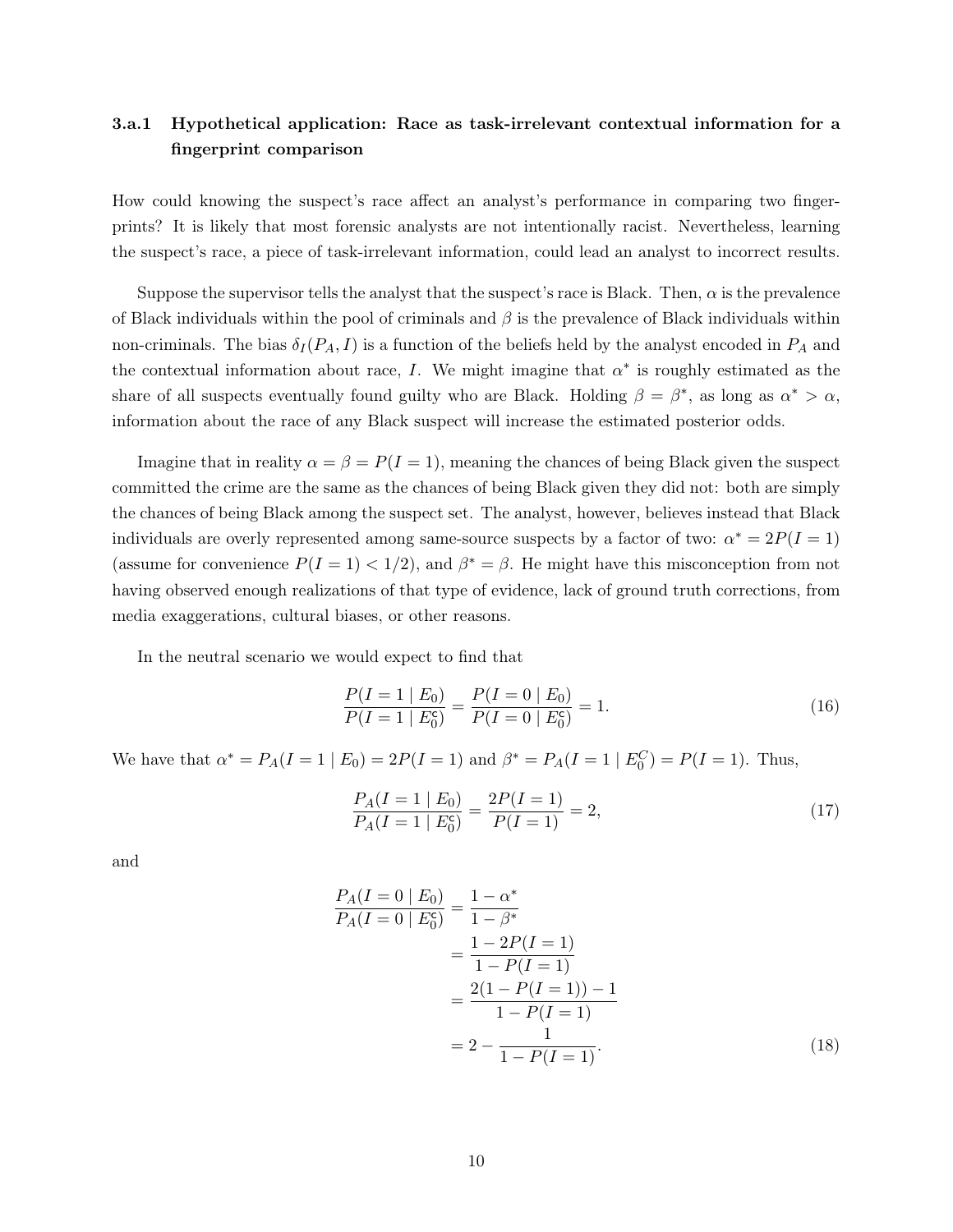The analyst's mistaken beliefs instead give

$$
\frac{P_A(I=1 \mid E_0)}{P_A(I=1 \mid E_0^c)} = 2 \cdot \frac{P_A(I=0 \mid E_0)}{P_A(I=0 \mid E_0^c)} = 2 - \frac{1}{P(I=0)},\tag{19}
$$

which means that the bias factor due to learning the race  $I$  is

$$
\delta_I(P_A, I) = 2 - \frac{1 - I}{P(\text{Race} \neq \text{Black})}.
$$
\n(20)

Even if the crime scene  $(x)$  and suspect  $(y)$  data are correctly analyzed, the analyst may have posterior odds that are double their true value since the analyst's likelihood ratio is now twice what it should be

$$
\frac{P_A(E_0 \mid x, y, I = 1)}{P_A(E_0^c \mid x, y, I = 1)} = \frac{P(x, y | I = 1, E_0)}{P(x, y | I = 1, E_0^c)} \times \frac{2}{N}
$$
\n(21)

$$
= 2 \cdot \frac{P(E_0 \mid x, y, I = 1)}{P(E_0^c \mid x, y, I = 1)}.
$$
\n(22)

This misspecification could severely increase the estimated posterior odds that the suspect committed the crime, even though this is incorrect. Note that this type of bias is entirely separate from the prior odds: even if the analyst were reporting the likelihood ratio and not the posterior odds, the likelihood ratio has doubled.

Given the physical evidence, it may be that suspects with characteristic  $I$  are more likely to have produced highly similar prints because they are more likely to commit crimes. This would seem to argue for including  $I$  in the interpretation of evidence, but we have shown that doing so can have negative consequences. Note that as more pieces of task-irrelevant information are given to the analyst in  $I$ , the bias will continue increasing. That is, there is no correction mechanism that will prevent the bias from growing after a certain amount of task-irrelevant information is incorporated into the analyst's judgment.

We selected the example including the suspect's race here to show how misuse of this information, even unintentionally, could lead to biased judgments. Other protected characteristics, such as age, disability, sex, or religion could lead to biased judgments in much the same way as race. Examiners will probably agree that the suspect's protected characteristics are irrelevant the task of comparing fingerprints, yet learning this information can have a negative effect. Furthermore, our argument from this section holds for other non-protected characteristics that are task-irrelevant, such as whether the defendant has a prior criminal history. Note that in this example we are not saying that white and Black individuals are equally likely to commit a crime. We are saying that the two prevalences  $\alpha$  and  $\beta$  are equal to the population prevalence. We still find bias, even if  $\alpha$  is not equal to  $\beta$ , i.e., even if there is a true difference in the prevalence between criminals and non-criminals.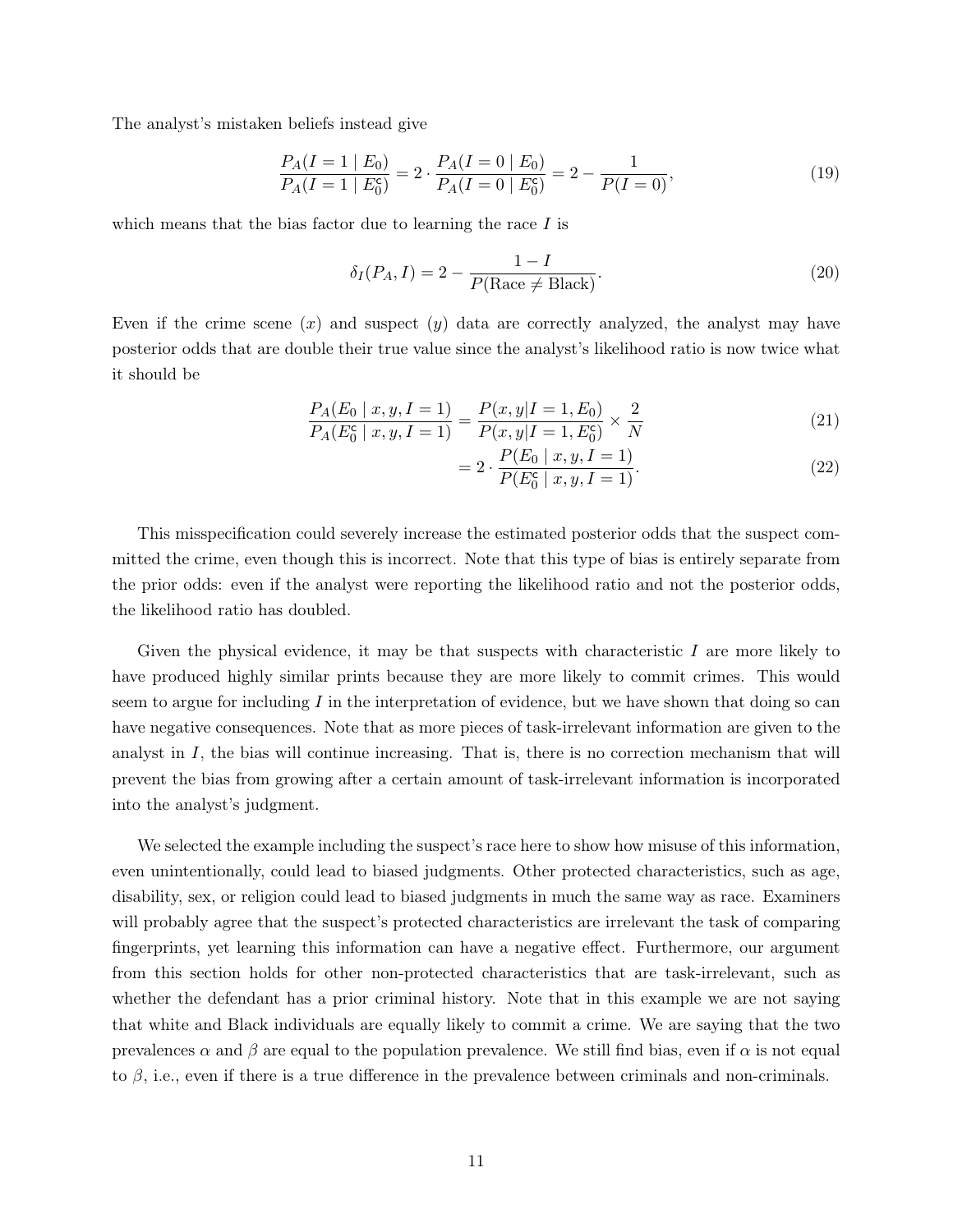#### 3.a.2 Real-world application: The case of Brandon Mayfield and the Madrid Bombing

It is difficult to find evidence of bias in forensic analyses because (a) casework conclusions are rarely made public outside of a courtroom, and (b) simulating real-world circumstances for an experiment is challenging. A notable exception is the infamous FBI error in the Mayfield case described in the Introduction, which was publicly reported on and allowed researchers to perform an experiment to see if contextual bias could be detected [\(Dror et al., 2006\)](#page-28-0).

The researchers selected five experienced examiners who 1) knew about the Mayfield case but 2) had not examined the prints from that case. For each examiner, the researchers 3) selected a pair of prints that the examiner had concluded was a match (identification) some time earlier. Then, one of their colleagues asked them to review the prints, but 4) told the examiner that the prints were from the Mayfield case ("thus creating an extraneous context that the prints were a non-match"). Three of the examiners changed their mind from match to non-match (exclusion), one changed to "can't decide," and one did not change. This, the authors argue, is evidence that "Contextual information renders experts vulnerable to making erroneous identifications."

We can formalize what happened in this experiment within the framework described in Equation [15.](#page-8-1) For an analyst's bias  $\delta_I$  due to their beliefs  $P_A$ , and the contextual information I from 4) above, the analyst has biased likelihood ratio,

$$
\frac{P_A(E_0 \mid x, y, I)}{P_A(E_0^c \mid x, y, I)} = \delta_I(P_A, I) \cdot \frac{P(E_0 \mid x, y, I)}{P(E_0^c \mid x, y, I)},\tag{23}
$$

and biased posterior odds as well,

$$
\frac{P_A(x, y, I = 1 \mid E_0)}{P_A(x, y, I = 1 \mid E_0^c)} = \delta_I(P_A, I) \frac{P(x, y, I = 1 \mid E_0)}{P(x, y, I = 1 \mid E_0^c)}.
$$
\n(24)

We do not know the values of  $\delta_I$  for each examiner exactly, but given the results from [Dror et al.](#page-28-0) [\(2006\)](#page-28-0), one plausible situation is the following: For the three examiners who switched from "match" to "no match",  $\delta_I = 2$ , for the one who switched to "can't decide",  $\delta_I = 1.5$ , and for the one who did not switch,  $\delta_I = 1$ . Thus, the average bias for the group can be calculated as the average of the individuals' biases,

$$
\bar{\delta}_I = \frac{3+3+3+1.5+1}{5} = 1.7. \tag{25}
$$

This is the average bias due to the examiners being told that the prints were from the Mayfield case (a task-irrelevant piece of information). Of course, the experiment had a small sample size of five, and we could obtain more precise estimates of  $\overline{\delta}_I$  from a larger sample.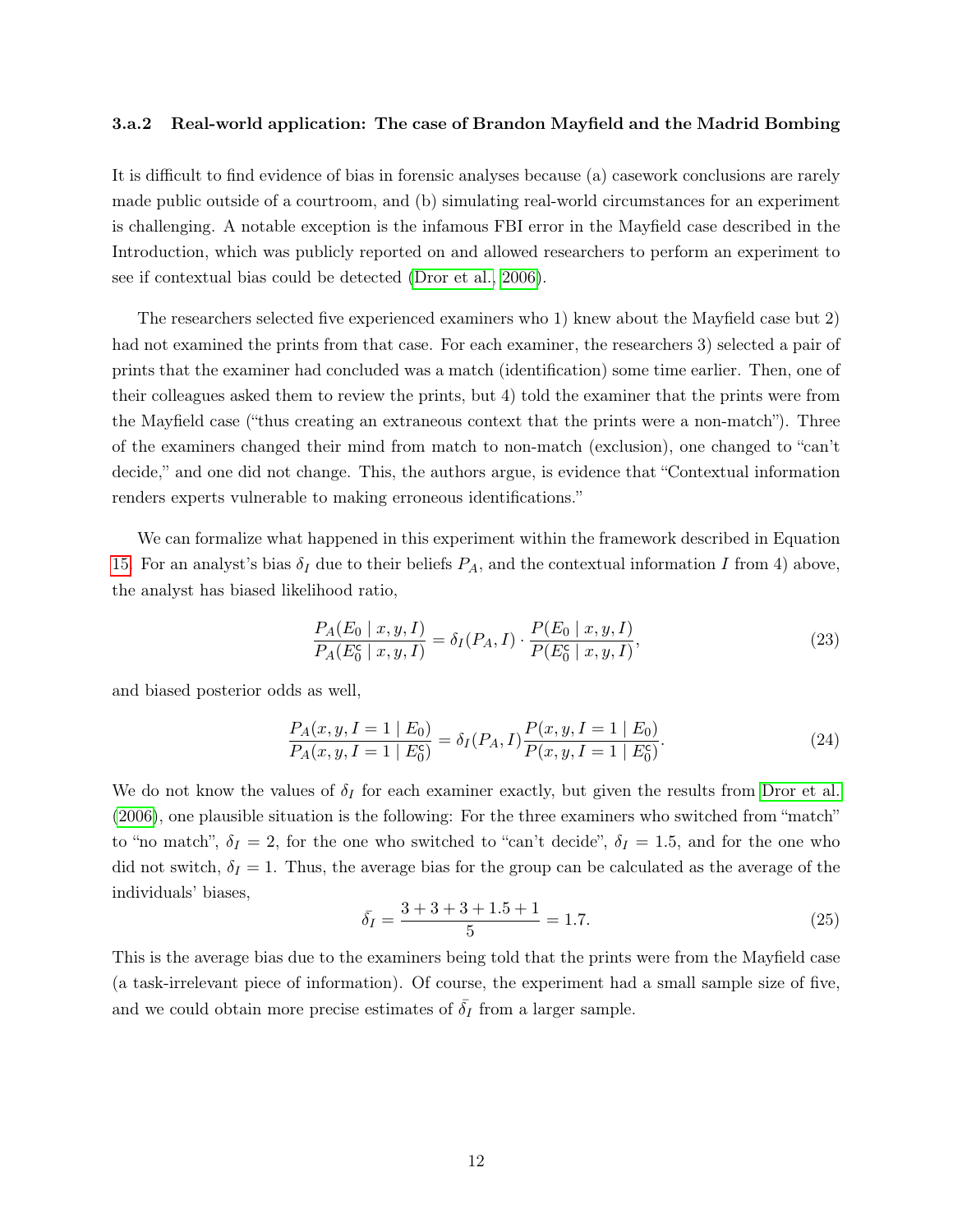### 3.b Imputation bias

Imputation bias refers to the situation in which the analyst uses information from the reference print to mark up the crime scene print. This is done unintentionally and likely unconsciously, without malice. The task-irrelevant information in this case is contained within the physical evidence given to the analyst, not external, contextual information. This has sometimes been called data-bias and reference-material-bias [\(Dror, 2020\)](#page-28-8).



<span id="page-12-0"></span>Figure 2: Latent print from the Madrid bombing crime scene (left), and exemplar print from suspect (right). It is easy to see that the minutiae at b correspond, but it is unclear whether the minutiae at a correspond as well since x is missing information.

The suspect's exemplar print is often a clean print taken under controlled circumstances, but the latent print has low quality, meaning it is missing information in some areas. See, for example, the prints in Fig. [2.](#page-12-0) The latent print from the Madrid bombing crime scene (left) is missing information in some areas, while the exemplar print from Brandon Mayfield (right) is more complete. The locations marked by b clearly point to corresponding minutiae (ridge endings) in both prints, but for locations a it is not clear whether there are corresponding minutiae because the latent print is missing information.

Fig. [3](#page-13-0) illustrates how imputation bias could occur. The left-most pair of prints are the actual prints, which the analyst does not observe and has actual minutiae (denoted with m's). The middle pair is the evidence given to the analyst, and the right-most pair is the analyst's marked-up prints, with minutiae marked by the examiner (m<sup>∗</sup> ). In the middle pair, the areas with missing information (black squares) could be marked as containing minutiae by the analyst. It makes sense that if a gray square right next to a black square looked like a minutia was beginning, it would end inside the black square. Since the exemplar and the latent have so many minutiae in common already, the analyst might think that the minutiae in x should also be in y. However, it could be that precisely those were not in  $y$ , as can be seen in the actual prints. Thus, the minutiae in the marked-up print differs from the actual print, and this may lead to a false-positive identification error.

We now demonstrate how imputation bias can be generated within the likelihood ratio. We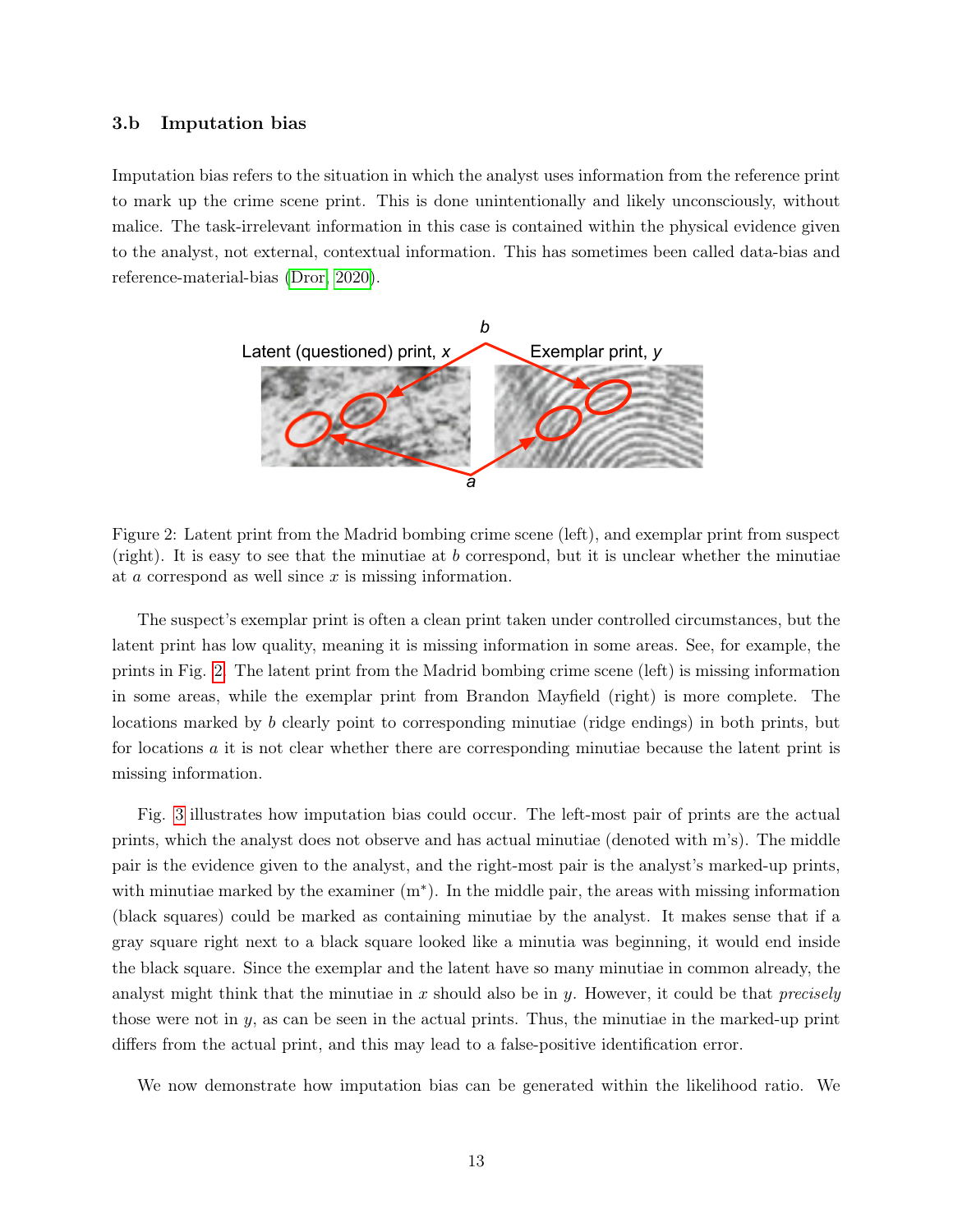

<span id="page-13-0"></span>Figure 3: Example of imputation bias. The actual prints x and y have minutiae in certain places (left pair). The analyst only observes y with missing information (central pair), and assumes that the minutiae in  $x$  is also in  $y$ , incorrectly (right pair).

break down the likelihood even further from Equation [\(10\)](#page-7-0), so that,

$$
\frac{P(x, y, I|E_0)}{P(x, y, I|E_0^c)} = \frac{P(y|x, I, E_0)}{P(y|x, I, E_0^c)} \times \underbrace{\frac{P(x|I, E_0)}{P(x|I, E_0^c)}}_{\text{Part I.2}} \times \underbrace{\frac{P(I | E_0)}{P(I | E_0^c)}}_{\text{Part II}} \tag{26}
$$

We already saw how problems with Part II could arise in section [3.](#page-7-1) Here we are interested with Part I.1. This gives the probability distribution of minutiae on print y given all the other information,  $x, I, E_0$  and  $x, I, E_0^{\mathsf{c}}$ .

To simplify the example, we can encode y as a vector of 0's and 1's, where  $y_i = 1$  means there is minutiae in position i of the print. The same holds for the vector x. The task can then be conceptualized as determining how likely it is to see two vectors with the observed degree of similarity. For example, we might have the following data where out of six positions on the print, we see four matches, two of which are matching minutiae. The question is now what are the chances of four matches given the two samples  $(x \text{ and } y)$  come from the same source, and what are the chances of four matches given they come from different sources. This is a very abstracted version of the task analysts actually perform, and is meant only for illustration of the probability problem.

Having tagged minutiae in both prints, the analyst might have some function  $f(x, y)$  to come to their source conclusion. For example, in this extremely simplified case, they might say,

$$
f(x,y) = \begin{cases} \text{Source Identification} & \text{if } \sum_{i=1}^{m} \mathbb{I}\{y_i = x_i = 1\} \ge 12\\ \text{Support for Same Source} & \text{if } 7 \le \sum_{i=1}^{m} \mathbb{I}\{y_i = x_i = 1\} < 12\\ \text{Inconclusive} & \text{if } 3 \le \sum_{i=1}^{m} \mathbb{I}\{y_i = x_i = 1\} < 7\\ \text{Exclusion} & \text{otherwise.} \end{cases} \tag{27}
$$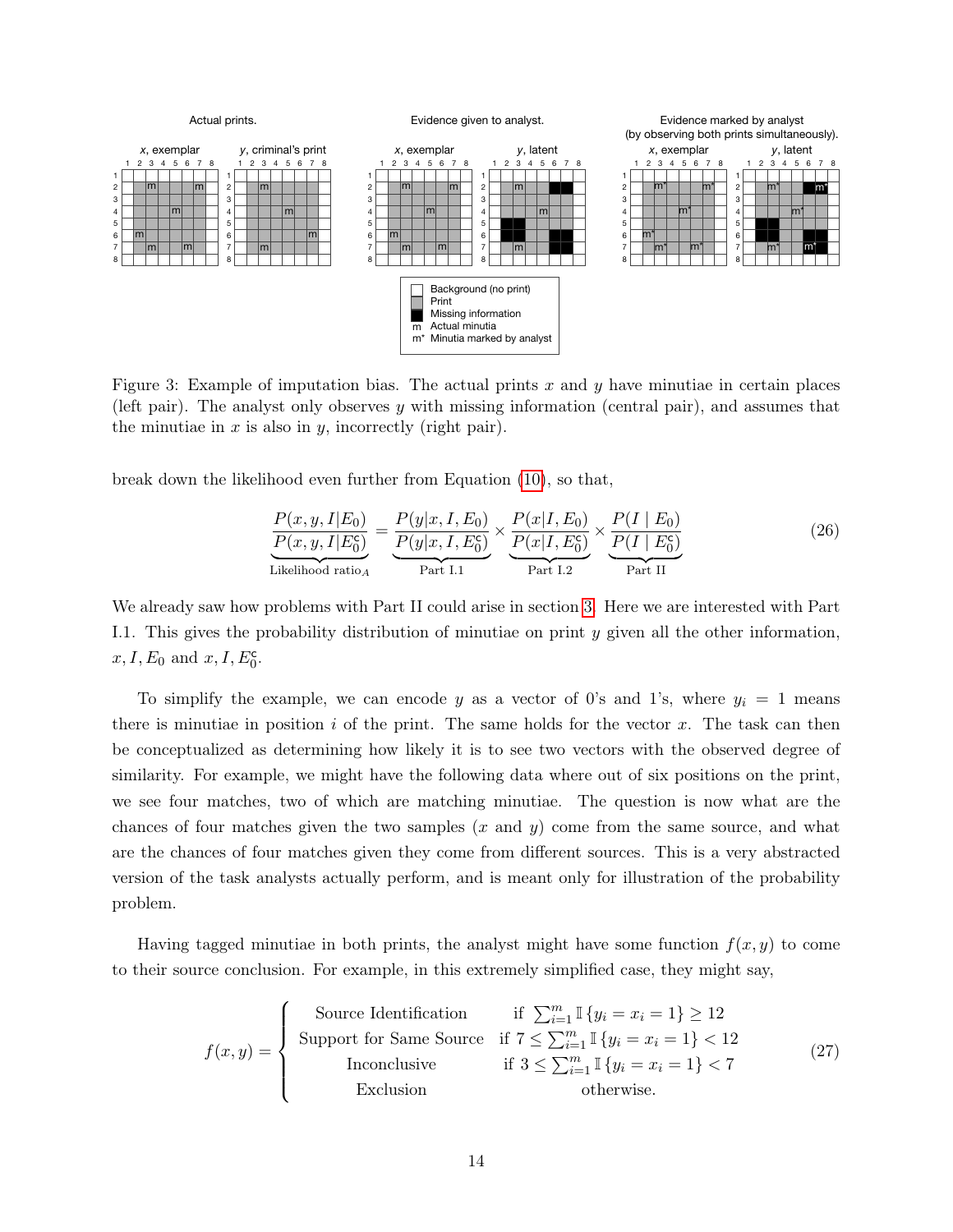| $\boldsymbol{x}$ | $\overline{y}$ | Correspond |
|------------------|----------------|------------|
| 0                | J              |            |
| 0                |                | 0          |
| 0                | 1              | 1          |
| 1                |                | 1          |
| 1                |                | 1          |
|                  |                |            |

<span id="page-14-0"></span>Table 1: Example of simplified minutiae tagging task. The zeroes and ones correspond to the presence or absence of a minutia, and this supposes that there is only one type of minutia.

If some of the information in a section is missing or blurry, the analyst's task to tag minutiae accurately becomes much more difficult. Imagine if instead of the information in Tab. [1,](#page-14-0) the analyst could only observe the information in Tab. [2,](#page-14-1) where a missing value is represented by a question mark.

| $\boldsymbol{x}$ | $\overline{y}$ | Correspond |
|------------------|----------------|------------|
|                  |                |            |
|                  |                |            |
| 0                | 0              |            |
| 1                |                |            |
| 1                |                |            |
|                  |                |            |

<span id="page-14-1"></span>Table 2: Example of simplified minutiae tagging task with missing information.

The analyst must now make decisions about where to tag minutiae with this limited dataset. One danger is that the analyst–likely inadvertently–uses information from x or I to "impute" the missing values of y.

Imputation is a strategy to fill in missing data by learning a model from observed data and using that to predict missing values of a variable. Imagine the analyst fills in each missing bit of information with information from  $x$ , giving,

$$
y_i^* = \begin{cases} y_i & \text{if } y_i \text{ observed} \\ x_i & \text{if } y_i \text{ not observed} \end{cases}
$$
 (28)

This results in the dataset shown in Tab. [3.](#page-15-0)

We see that in this case, the analyst has mistakenly declared the second row to be an area of correspondence between the latent and reference print.

This is obviously an extreme example, but we might easily imagine that an analyst observing two prints might come to believe they see minutiae in a blurry section of y after having seen minutiae in the corresponding section of x, especially if they have other reasons to believe the prints are from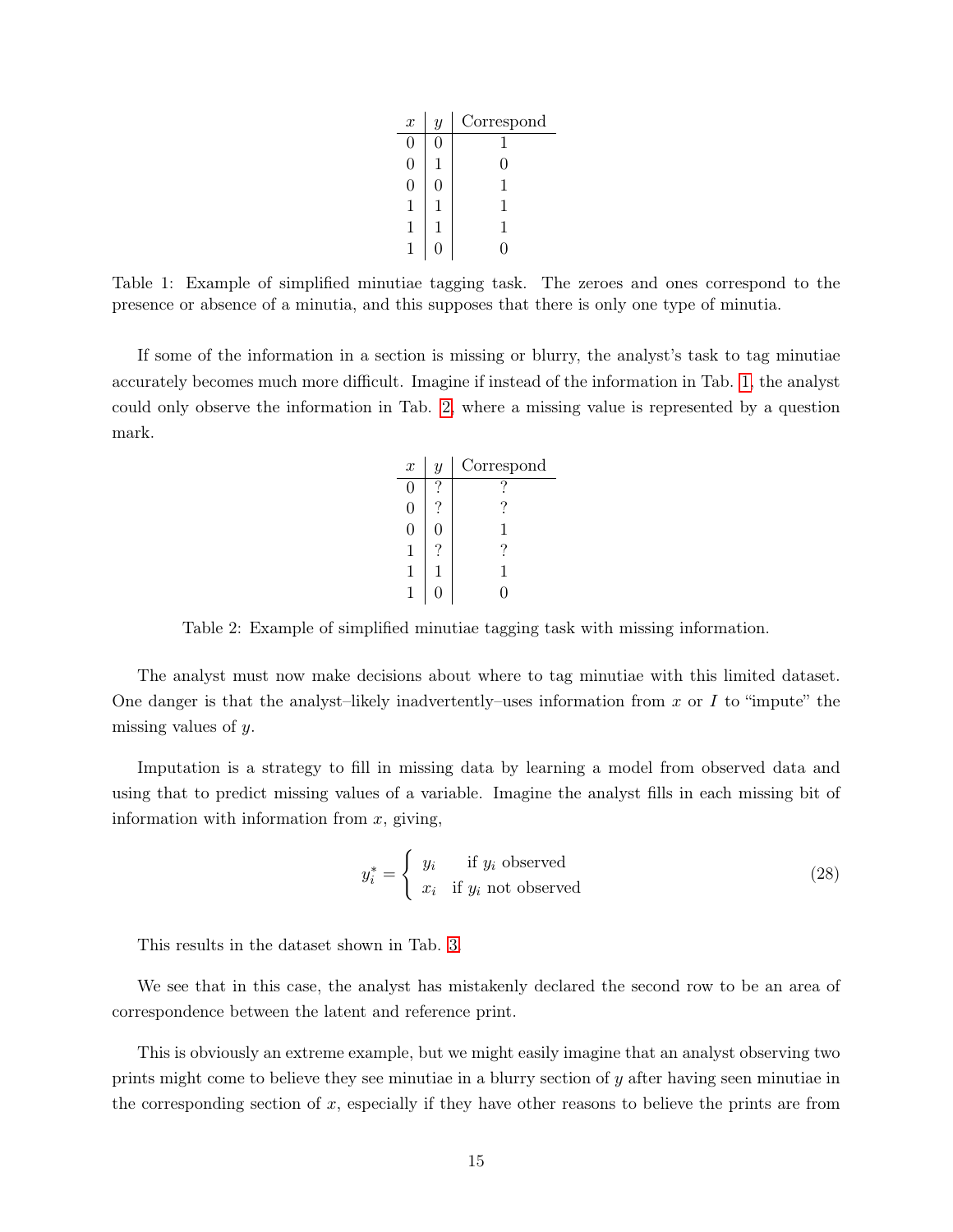| $\boldsymbol{x}$ | $y*$ | Correspond |
|------------------|------|------------|
|                  |      |            |
|                  |      |            |
| H                |      | 1          |
|                  |      | 1          |
|                  |      |            |
|                  |      |            |

<span id="page-15-0"></span>Table 3: Example of simplified minutiae tagging task with missing pixels imputed.

the same source. After this imputation process,  $y$  has been replaced with  $y^*$ , which necessarily looks more like  $x$  than the original  $y$ . Thus,

$$
P(y^* | E_0, I, x) \ge P(y | E_0, I, x)
$$
 and  

$$
P(y^* | E_0^c, I, x) \le P(y | E_0^c, I, x)
$$

Because of this, the new likelihood will be inflated relative to the truth, by some bias amount we call  $\delta_{\text{Impute}}(P_A, I, x, y)$ ,

$$
\frac{P_A(y \mid E_0, I, x)}{P_A(y \mid E_0^c, I, x)} = \frac{P(y^* \mid E_0, I, x)}{P(y^* \mid E_0^c, I, x)}
$$
(29)

$$
= \delta_{\text{Impute}}(P_A, I, x, y) \underbrace{\frac{P(y \mid E_0, I, x)}{P(y \mid E_0^c, I, x)}}_{\text{Unbiased Part I.1}_A} \tag{30}
$$

This extreme model is thankfully unlikely, but imputation need not be absolute in order to cause similar issues. The issue arises as soon as the latent print is labeled using outside information, without altering the likelihood ratio calculation to account for this. Note that this section again does not depend on the inclusion of the prior.



<span id="page-15-1"></span>Figure 4: Example of imputation bias, similar to Fig. [3,](#page-13-0) but generated through simulation.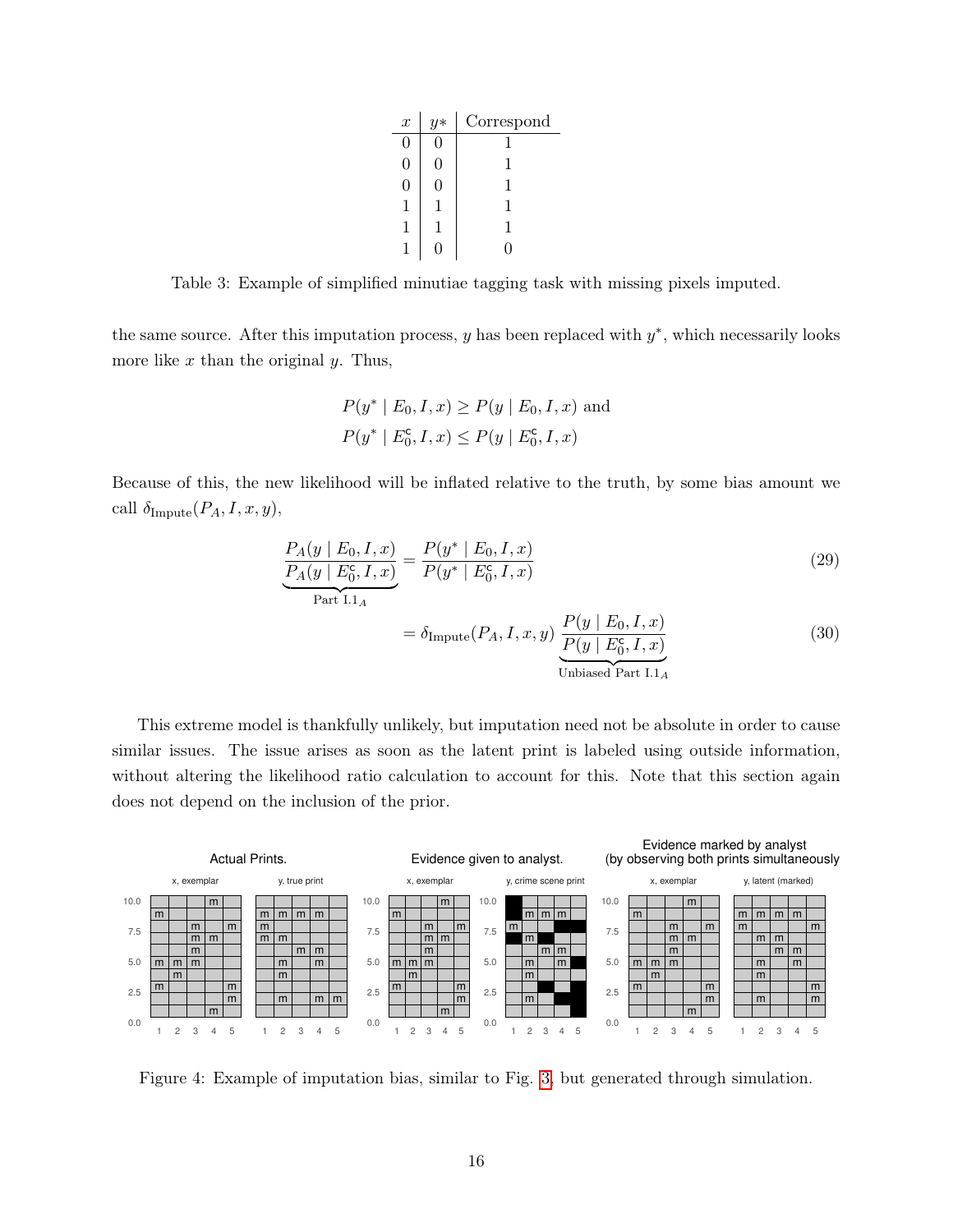Now we illustrate imputation bias through a simple toy simulation. We can imagine fingerprints as  $10x5$  grids of information. Let x and y both be examples of such a grid, each with an expected 15 minutiae distributed uniformly across their surface. Marked presence of a minutia is represented as an m and missing information is represented in black. The presence of minutiae for x (Fig.  $4(a)$ , right) is perfectly known, while the true y (Fig. [4\(](#page-15-1)a), left) is unobserved. 25% of the information in y print is missing from the crime scene latent print (Fig.  $4(b)$ , right).

If the analyst could observe all the missing pixels (i.e. areas represented by boxes in the figures) in y, he would see Fig.  $4(a)$ , right. With imputation, the analyst replaces missing pixels of the latent y with the corresponding pixels of x and marks under these conditions  $4(c)$ , right. In this setting, the analyst mistakenly marks missing information as minutiae.

The true prints share 5 minutiae. The print with missing sections shares only 3 with the exemplar print, so if the analyst did no imputation, they would find only 3 matching minutiae. If, however, the analyst filled in the missing pixels with pixels from  $x$ , they would mark 8 matching minutiae. In this case, the conclusion of the analyst may switch from 'exclusion' or 'inconclusive' to 'support for same-source'. It is clear that with the additional information, the suspect and crime scene prints appear much more similar, although in truth they are generated by completely different underlying patterns.

### 3.c Long-term effects of bias in an analyst's prior

We now return to the prior discussion of the forensic analyst's prior odds. In most cases, we can make the assumption that a biased prior will be corrected over time and with sufficient data by the likelihood, giving unbiased posterior odds. Unfortunately, this mechanism may not operate properly in some forensic disciplines. Suppose an analyst performs an examination and comes to a conclusion that a suspect's print and a crime scene print had a common source. Then the analyst testifies in court, and the trier of fact determines the suspect is guilty. The analyst then believes they have made a correct decision, since they agreed with the trier of fact. However, it is possible that the suspect was wrongfully convicted. Since the arrival of DNA evidence, it has become clear that many convictions were wrongful [\(The Innocence Project, 2019;](#page-29-8) [Gross et al., 2014\)](#page-28-10). Will the fingerprint analyst correct their views once the suspect is found to have been wrongfully convicted? And what if an individual who is wrongfully convicted is never found to be so? It is estimated that about 6% of individuals were wrongfully convicted. [\(Loeffler et al., 2019\)](#page-28-11). It is likely that since the analyst often does not hear feedback about their conclusions, and especially if they take convictions as positive feedback, they will not correct their conclusions in the long run as they analyze more data over time.

Assume that when an analyst sees a conviction, they believe that the defendant in fact did commit the crime and that there was no mistake in the conviction. Analysts will update their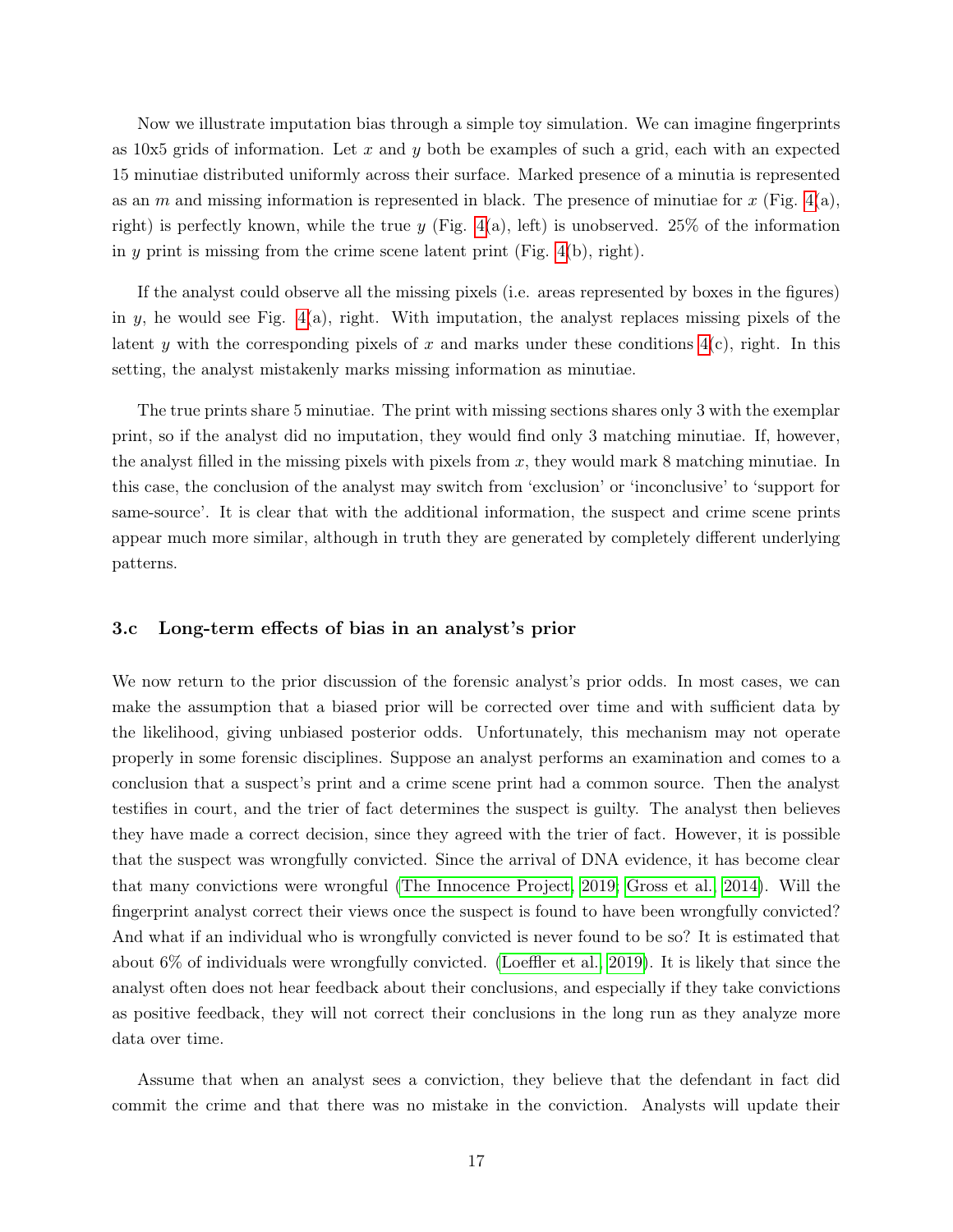prior based on the conviction. Recall the context from earlier (Section [3.a.1\)](#page-9-0), where the fingerprint analyst wrongly believes  $P(I | E_0) = 2P(I)$ . The analyst may also impute data in the likelihood and eventually decide that a suspect did leave the crime scene fingerprint. The initial bias of the fingerprint analyst may have been based on the fact that among all the suspects he had seen who were eventually found guilty, a large share were Black. This new conviction of a Black suspect increases this share even further. The more times we repeat this experiment, the more biased his prior odds become.

Remember that we are concerned with situations where the analyst's prior beliefs about  $\alpha$  are far from the truth. Let the true probability be given as

$$
P(E_0|I) = \frac{\alpha}{P(I)(N+1)},\tag{31}
$$

and assume the analyst instead believes

$$
P_A(E_0|I) = \frac{\alpha^*}{P(I)(N+1)}.
$$
\n(32)

For some  $\alpha^* \neq \alpha$ . Generally in these situations, the decision-maker will have a chance to observe many instances and update their beliefs. In forensic science settings, however, there are few repetitions of the decision-making scenario, and the ground truth may not be revealed to the analyst, or it may be revealed in a way which reinforces their mistaken beliefs.

First, the ground truth of whether two prints were produced by the same source is rarely known. Analysts must update their prior beliefs using incomplete or even incorrect labels. Especially in forensic settings, one can imagine how this could introduce positive feedback loops, where suspects with certain characteristics are more often convicted, regardless of guilt. These past convictions are factored into the analyst's updates as true positives, reinforcing the problematic prior.

This is shown via simulation below. We have a strong beta prior on  $\alpha$  with a mean of 0.6. In the first figure, the analyst gets to see 100 correctly convicted suspects, and observe the share who have a prior criminal history. In the second, the analyst sees the same number of suspects, but some are incorrectly convicted, in a way that is biased. In this second case, the prior still moves towards the truth, but at a much slower rate than in the first case.

Second, the analyst has access to a very limited number of examples. If their prior beliefs about the importance of prior criminal history (or race, sex, confessions, an alibi, etc) are sufficiently far from the truth, there will not be enough data to correct these beliefs. If we imagine that their prior beliefs about evidence are close to the true parameter, while those about prior criminal history are far from the true parameter, the posterior which withholds information about criminal history will be less prone to error. That is, a model which does not include criminal history and updates only on evidence will do better, after a relatively small number of steps, than a model which updates on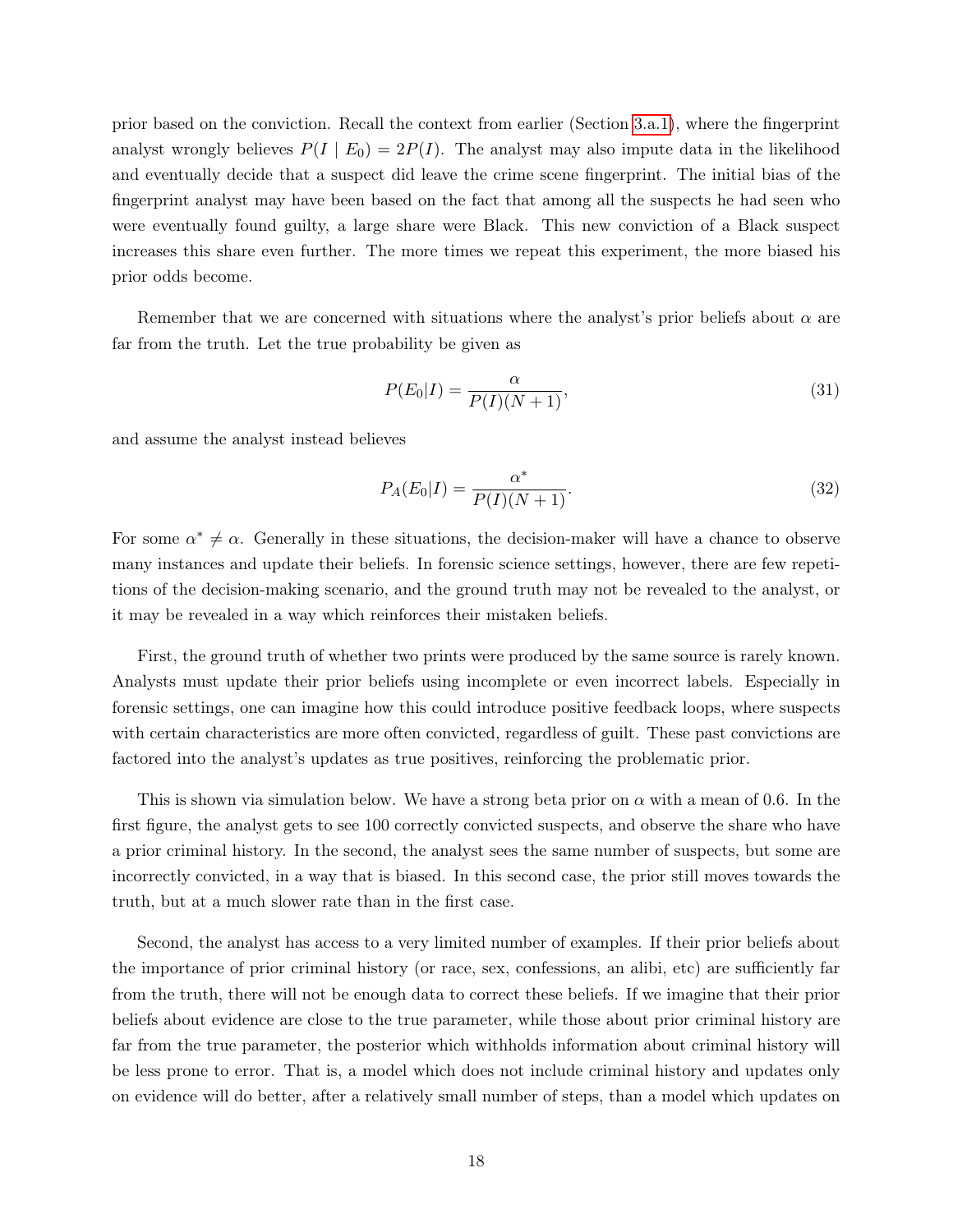

Figure 5: The analyst's posterior estimate of  $\alpha$  when he is allowed to see the truth (left) and when the truth is revealed in a biased way (right). The vertical line represents the true value.

both criminal history and evidence if the prior on criminal history is sufficiently wrong.

If this is the situation, information about suspects should be withheld from the analyst. Even an experienced technician will have trouble correctly estimating the necessary probabilities, which will bias the final results. Next, we discuss how bias spreads after it has affected an analyst's conclusions.

### 4 How bias is propagated among analysts

In this section, we focus on how bias is propagated among analysts throughout the laboratory. Organizational factors can lead to bias being propagated from one analyst to the next in a bias cascade, a bias snowball [\(Dror, 2020\)](#page-28-8), and bias in final determination of guilt. These organizational factors affect the likelihood ratio for the trier of fact.

### 4.a Bias Cascade

The bias cascade effect is when "bias arises as a result of irrelevant information cascading from one stage to another, e.g. from the initial evidence collection to the evaluation and interpretation of the evidence" [\(Dror et al., 2017\)](#page-28-12). Fig. [6](#page-19-0) shows that when analysts communicate with laboratory personnel, even if they are not given task-irrelevant information, this could lead to biased conclusions.

The analyst has allowed information about the suspect to enter into their decisions about the evidence – either as they judged the chances of evidence coming from the same source given the suspect information or as they marked the evidence itself, or both. The final posterior is then pulled from the truth, despite the fact that the analyst has only learned true information. This bias is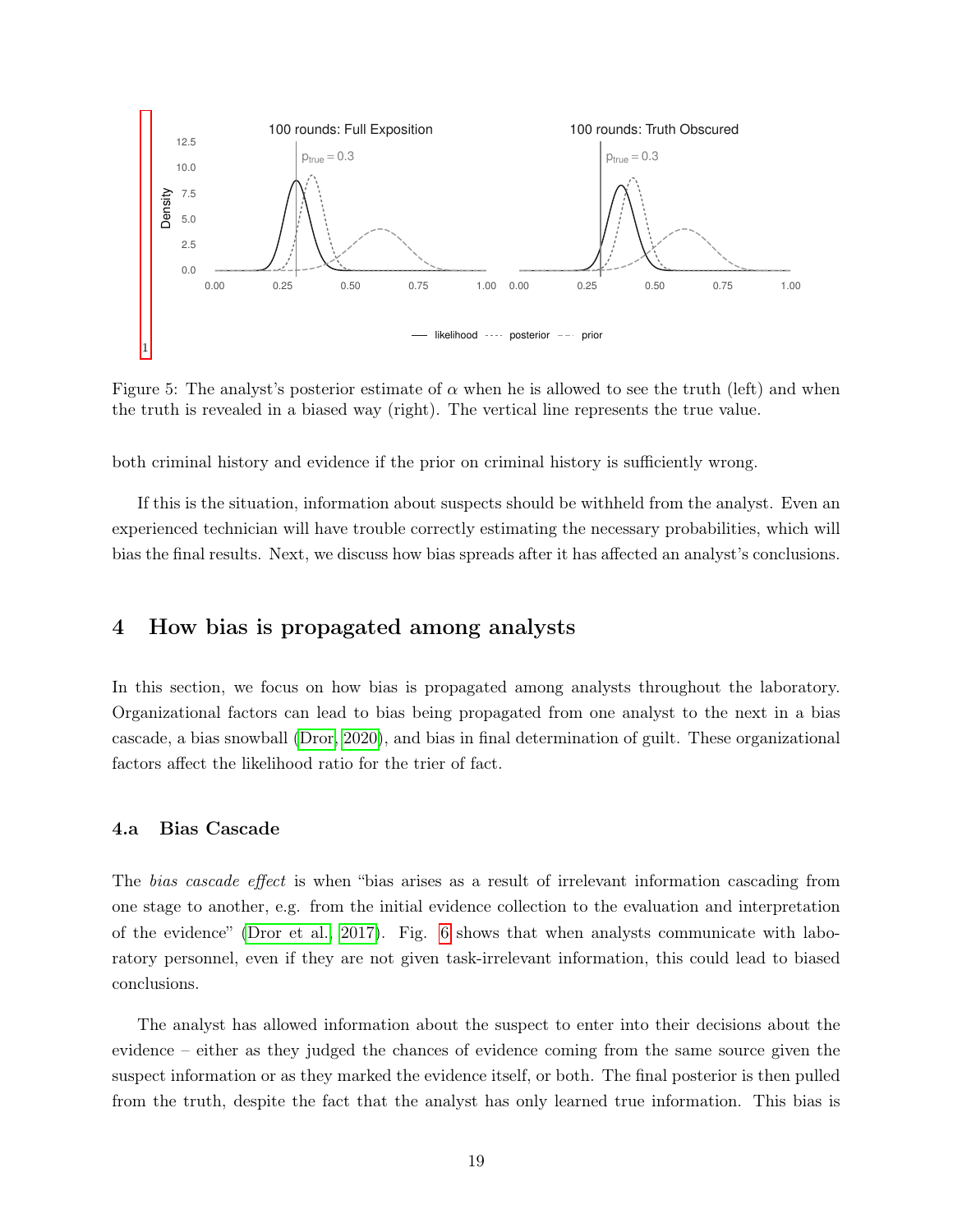

<span id="page-19-0"></span>Figure 6: Bias cascade example. At the crime scene, several investigators learn information that is task-irrelevant for analysts. This information is transferred to the laboratory, and then to the analysts. The analysts are all biased by this cascading of task-irrelevant information, even if they do not communicate with each other.

formalized as,

$$
\frac{P_A(E_0 | I, x, y)}{P_A(E_0^c | I, x, y)} = \frac{\overbrace{P_A(y | x, I, E_0)}^{LA(y | x, I, E_0)} \cdot \frac{P_A(x | I, E_0)}{P_A(x | I, E_0^c)} \cdot \frac{P_A(I | E_0)}{P_A(I | E_0^c)} \cdot \frac{P_A(E_0)}{P_A(E_0^c)}}{\overbrace{P_B(Y | x, E_0, I)}^{Part I.1_A}} \cdot \frac{P_A(T | E_0^c)}{P_{part I.2_A}} \cdot \frac{P_A(T | E_0^c)}{P_{part I.4}} \cdot \frac{P_A(E_0^c)}{P_{\text{prior}_A}}
$$
\n
$$
= \delta_{\text{Impute}} \frac{P(y | x, E_0, I)}{P(y | x, E_0^c, I)} \cdot \frac{P(x | I, E_0)}{P(x | I, E_0^c)} \cdot \delta_I \frac{P(I | E_0)}{P(I | E_0^c)} \frac{P(E_0)}{P(E_0^c)}
$$
\n
$$
= \delta_{\text{Cascade}} \frac{P(E_0 | I, x, y)}{P(E_0^c | I, x, y)}
$$
\nUnbiased Posterior Odds

That is, our estimated posterior odds that the suspect and latent print come from the same source is  $\delta_{\text{Cascade}}$  times the neutral posterior odds. If we imagine that a court case was decided only on whether the posterior odds on one piece of evidence were greater than 1, we can see that individuals could face higher chances of being found guilty than the evidence would warrant. We will discuss in the following sections how the fact that cases are based on multiple pieces of evidence, each of which is subject to bias, actually aggravates this issue.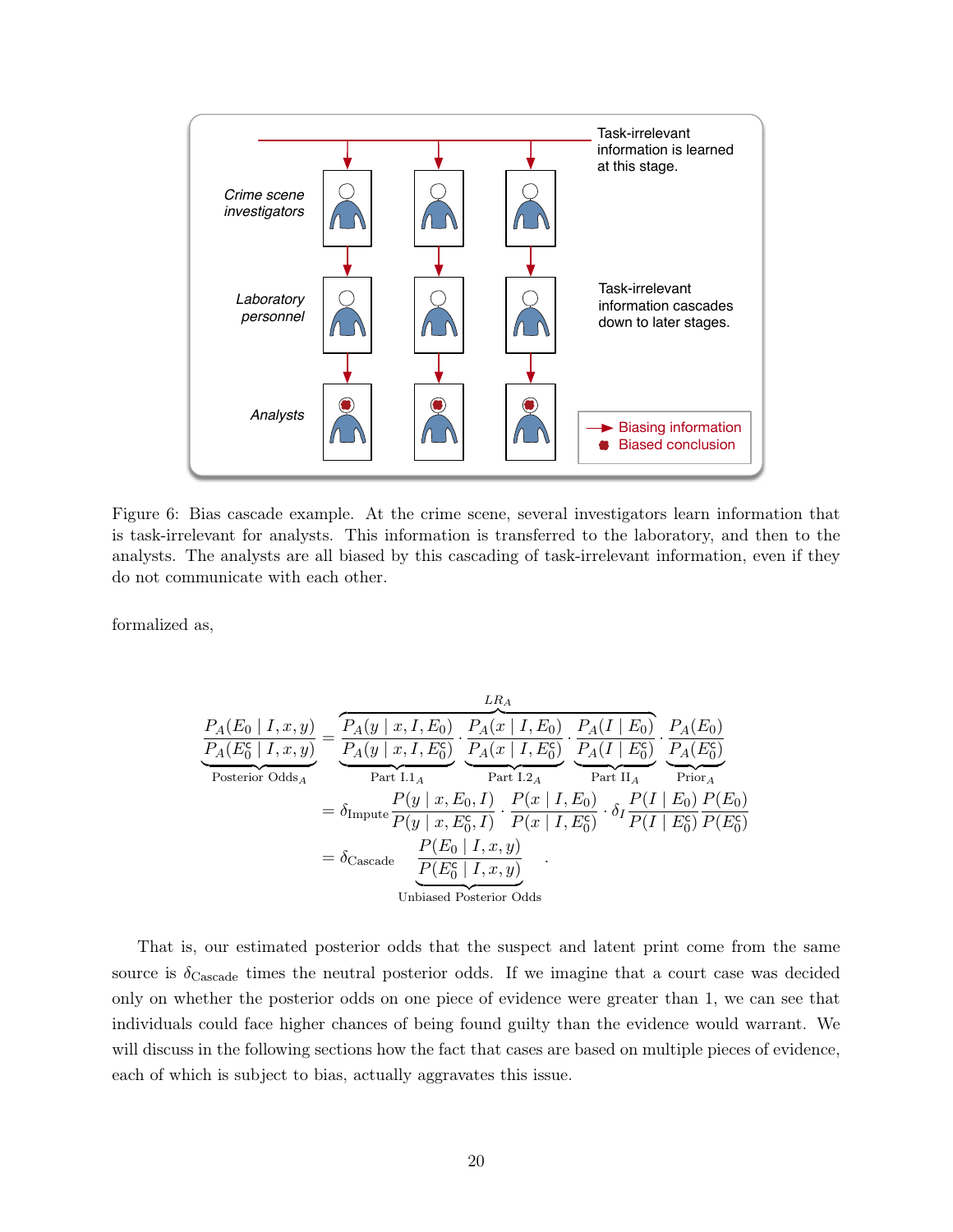#### 4.b Bias snowball

The bias snowball effect, occurs when "bias increases as irrelevant information from a variety of sources is integrated and influences each other"[\(Dror, 2020\)](#page-28-8). In this section, we describe how the sorts of errors we have discussed so far can snowball, building on one another and ultimately affecting the final determination of guilt.

Fig. [7](#page-20-0) shows that as information is passed from one examiner to the next (either with or without additional task-irrelevant information), and thus the bias grows quickly, like a snowball as it rolls down a hill. The figure only shows communication going in one direction, but in reality examiners could be altering each other's conclusions, and thus the mechanism could be quite complex. Note that if there is a bias cascade, and the examiners communicate with each other, this is equivalent to a bias snowball since the snowball relates to the communication between analysts.



<span id="page-20-0"></span>Figure 7: Bias snowball example. An analyst shares their conclusion with the next analyst, who shares their conclusion with the next. The communication between examiners produces bias, and this accumulates or "snowballs" as more analysts are included.

In contrast to bias cascade, bias snowball comes from different lines of evidence informing one another: "when one piece of forensic evidence (biased or not) is known to other forensic analysts who are analyzing different forensic evidence, and their examination is affected and biased by their knowledge of the results of the other lines of evidence." [\(Dror et al., 2017\)](#page-28-12) For example, the fingerprint analyst is aware of DNA evidence that points to the guilt of the suspect, and in turn the analyst looking at blood spatter knows the results of the fingerprint analysis.

Mathematically, this is very similar to the bias cascade setting, but conceptually, it arises from different practices and may have different impacts. In this case, although it is true that the chances of a fingerprint match are higher given a DNA match, using the former to inform determination of the latter double counts this evidence in the final determination of guilt.

We saw that for one piece of evidence, including true but irrelevant information can lead to a biased estimate of the posterior. Assume the first analyst produces estimated posterior odds, denoted by hat,  $\hat{M}_1 = \frac{P_A(E_0|I_1,X_1,Y_1)}{P_A(E_0|I_1,X_1,Y_1)}$  $\frac{P_A(E_0|I_1, X_1, Y_1)}{P_A(E_0^c|I_1, X_1, Y_1)}$ , and passes these odds on to the second analyst. The neutral posterior odds, which the second analyst cannot see, we denote,  $M_1 = \frac{P(E_0|I_1,X_1,Y_1)}{P(E_0|I_1,X_1,Y_1)}$  $\frac{P(E_0|I_1, X_1, Y_1)}{P(E_0^c|I_1, X_1, Y_1)}$ . Now the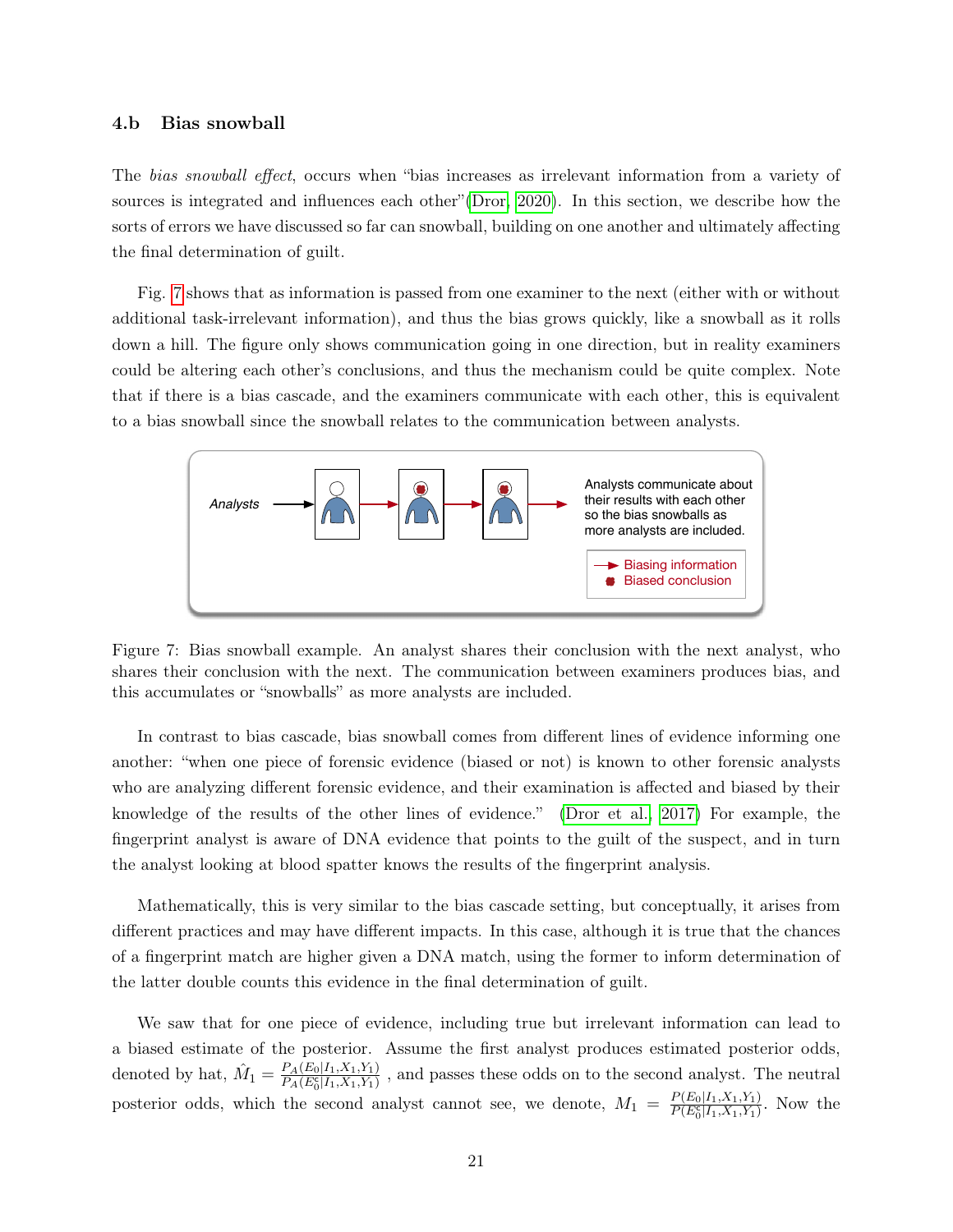analyst of the information has access to  $\hat{M}_1$  as well as some  $I_2$  (which may or may not be the exact same information as what was given to the first analyst). The posterior of the second analyst now has a two-step bias. First, the posterior,  $\hat{M}_2 = \frac{P_{A_2}(E_0|X_2,Y_2,I_2,\hat{M}_1)}{P_{A_2}(E_0|X_2,Y_2,I_2,\hat{M}_1)}$  $\frac{P_{A_2}(E_0|\Lambda_2, r_2, r_2, M_1)}{P_{A_2}(E_0^c|X_2, Y_2, I_2, M_1)}$  is a biased estimator of the posterior they would arrive at were they able to see an unbiased posterior, denoted by tilde,  $\tilde{M}_2 =$  $P_{A_2}(E_0|X_2,Y_2,I_2,M_1)$  $\frac{P_{A_2}(E_0|X_2,Y_2,I_2,M_1)}{P_{A_2}(E_0^c|X_2,Y_2,I_2,M_1)}$ , which just as before is a biased estimator of the posterior,  $M_2 = \frac{P(E_0|X_2,Y_2,I_2,M_1)}{P(E_0^c|X_2,Y_2,I_2,M_1)}$  $\frac{P(E_0|X_2,Y_2,I_2,M_1)}{P(E_0^c|X_2,Y_2,I_2,M_1)}$ .

The second difference between  $M_2$  and  $\tilde{M}_2$  can be expressed just as we have seen earlier by treating  $M_1$  as a component of  $I_2$ . That is,  $M_1$  is true but task-irrelevant information (it has no impact on the appearance of the evidence). Thus we can write,

$$
\frac{P_{A_2}(E_0 \mid X_2, Y_2, I_2, M_1)}{P_{A_2}(E_0^c \mid X_2, Y_2, I_2, M_1)} = \delta_2(I, M_1) \cdot \frac{P(E_0 \mid X_2, Y_2, I_2, M_1)}{P(E_0^c \mid X_2, Y_2, I_2, M_1)}
$$
  
\n
$$
\Rightarrow \tilde{M}_2 = \delta_2(I, M_1)M_2.
$$

To expand on the bias between  $\tilde{M}_2$  and  $\hat{M}_2$ , we can break down the second analyst's final posterior estimation  $\hat{M}_2$  as before,

$$
\hat{M}_2 = \frac{P_{A_2}(E_0 \mid x_2, y_2, I_2, \hat{M}_1)}{P_{A_2}(E_0^c \mid x_2, y_2, I_2, \hat{M}_1)}
$$
\n(33)

$$
=\frac{P_{A_2}(x_2,y_2,I_2,\hat{M}_1 \mid E_0)}{P_{A_2}(x_2,y_2,I_2,\hat{M}_1 \mid E_0^{\mathsf{c}})} \cdot \frac{P_{A_2}(E_0)}{P_{A_2}(E_0^{\mathsf{c}})}
$$
(34)

$$
=\underbrace{\frac{P_{A_2}(x_2,y_2 \mid E_0,I_2,\hat{M}_1)}{P_{A_2}(x_2,y_2 \mid E_0^c,I_2,\hat{M}_1)}}_{I} \cdot \underbrace{\frac{P_{A_2}(I_2 \mid E_0,\hat{M}_1)}{P_{A_2}(I_2 \mid E_0^c,\hat{M}_1)}}_{II} \cdot \underbrace{\frac{P_{A_2}(\hat{M}_1 \mid E_0)}{P_{A_2}(\hat{M}_1 \mid E_0^c)}}_{III} \cdot \underbrace{\frac{P_{A_2}(E_0)}{P_{A_2}(E_0^c)}}_{IV}.
$$
(35)

Term I acts like the likelihood we saw earlier, with the additional conditioning that the first analyst produced a posterior odds of  $\hat{M}_1$ . We might imagine that the analyst feels even more tempted, perhaps subconsciously, to impute data to match the findings of the first analyst. We'll call this bias term  $\delta_{\text{Impute}}(m)$  and let it depend on the reported posterior from the first analyst. So for example if  $\hat{M}_1$  is very high (meaning the first analyst is firmly convinced the evidence points to the suspect), the second analyst may feel comfortable filling in more of the data than they would have with just  $I_2$ , or with a low value of  $\hat{M}_1$ . Thus,  $\frac{P_{A_2}(x_2,y_2|E_0,I_2,\hat{M}_1)}{P_{A_2}(x_2,y_2|E_0,I_2,\hat{M}_1)}$  $\frac{P_{A_2}(x_2,y_2|E_0,I_2,\hat{M}_1)}{P_{A_2}(x_2,y_2|E_0^c,I_2,\hat{M}_1)}=\tilde{\delta}_{\rm{Impute}}(\hat{M}_1)\frac{P_{A_2}(x_2,y_2|E_0,I_2,M_1)}{P_{A_2}(x_2,y_2|E_0^c,I_2,M_1)}$  $\frac{P_{A_2}(x_2,y_2|E_0,t_2,m_1)}{P_{A_2}(x_2,y_2|E_0^c,I_2,M_1)}$ . In a similar vein, the prior term has a bias of  $\tilde{\delta}_I(m)$  where,  $\frac{P_{A_2}(I_2|E_0,\hat{M}_1)}{P_{A_2}(I_2|E_2,\hat{M}_1)}$  $\frac{P_{A_2}(I_2|E_0,\hat{M}_1)}{P_{A_2}(I_2|E_0^c,\hat{M}_1)} = \tilde{\delta}_I(\hat{M}_1) \frac{P_{A_2}(I_2|E_0,M_1)}{P_{A_2}(I_2|E_0^c,M_1)}$  $\frac{P_{A_2}(I_2|E_0,M_1)}{P_{A_2}(I_2|E_0^c,M_1)}$ .

Term III is a measure of the second analyst's confidence in the first analyst's abilities. If the second analyst is not correcting for biases may have contaminated the first analyst's output, this ratio will again be biased. We write this as,  $\frac{P_{A_2}(\hat{M}_1|E_0)}{P_{A_2}(\hat{M}_1|E_0)}$  $\frac{P_{A_2}(M_1|E_0)}{P_{A_2}(\hat{M}_1|E_0^{\mathsf{c}})} = \tilde{\delta}_{\text{Peer}}(\hat{M}_1) \frac{P_{A_2}(M_1|E_0)}{P_{A_2}(M_1|E_0^{\mathsf{c}})}$  $\frac{P_{A_2}(M_1|E_0)}{P_{A_2}(M_1|E_0^c)}$ . Substituting back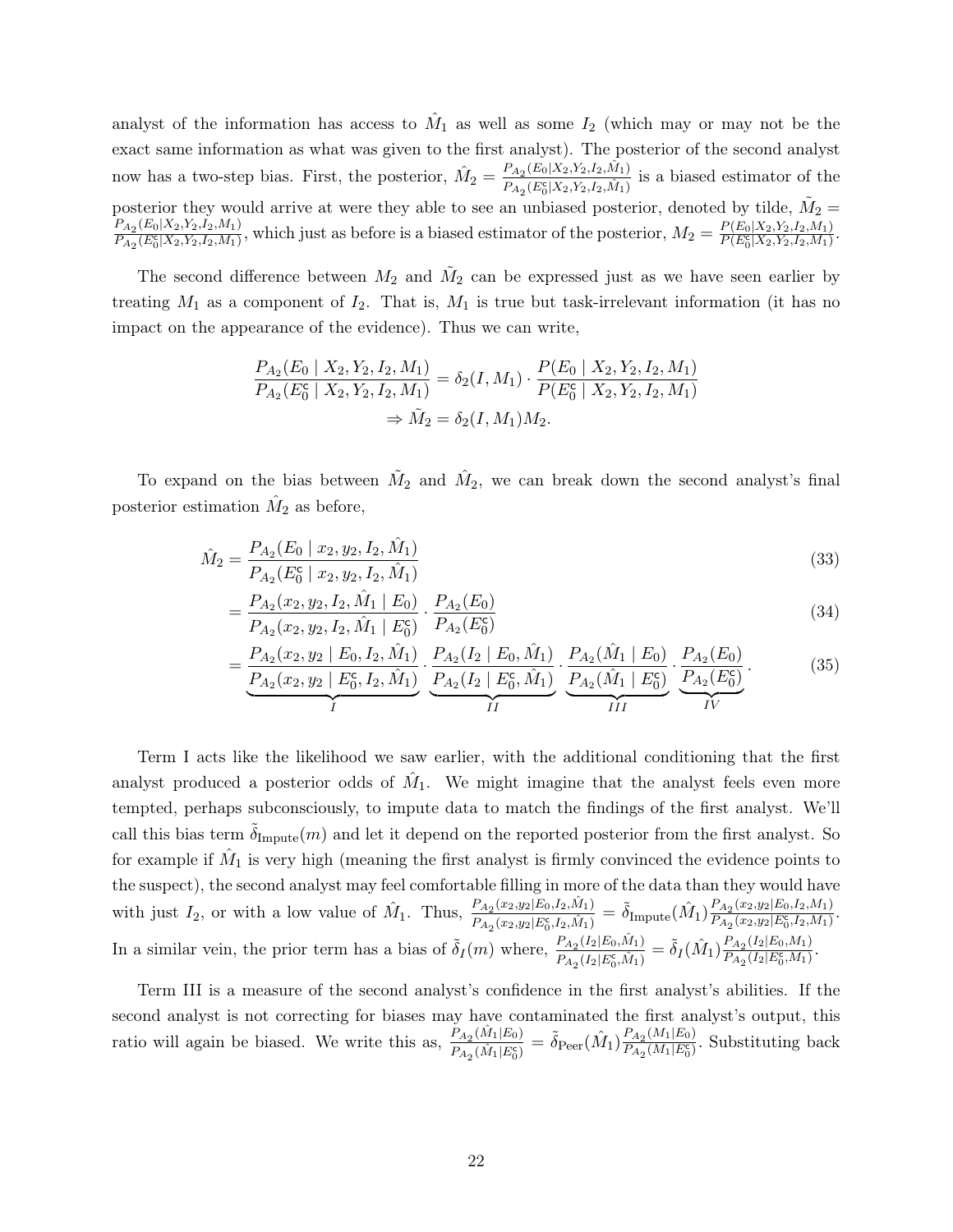in to the full posterior gives,

$$
\hat{M}_2 = \tilde{\delta}_2(\hat{M}_1, I)\tilde{M}_2,\tag{36}
$$

Where  $\tilde{\delta}_2(\hat{M}_1) = \tilde{\delta}_{\text{Peer}} \cdot \tilde{\delta}_I(\hat{M}_1) \cdot \tilde{\delta}_{\text{Impute}}(\hat{M}_1)$ .

To summarize, in the snowball case, bias can arise in two main ways. First, there is the bias we would see even if an analyst were given only true information. This is what we saw in the case of a bias cascade, except that the true information could now include posterior odds about previously analyzed pieces of evidence. Second, there is the bias introduced when an analyst has access to only estimates of true information–namely the judgement of their peers about the evidence. We use an overbar to denote a history, so  $\bar{M}_i$  denotes all of the results up to the *i*'th piece of evidence.

Let

$$
\tilde{\delta}_i(I,x_i,y_i,\bar{\hat{M_i}}) = \tilde{\delta}_{\text{Impute}}(I,x_i,y_i,\bar{\hat{M_i}})\tilde{\delta}_I(\bar{\hat{M_i}})\tilde{\delta}_{\text{Peer}}(\bar{\hat{M_i}})
$$

and let

$$
\delta_i(I, x_i, y_i, \bar{M}_i) = \delta_{\text{Impute}}(I, x_i, y_i, \bar{M}_i) \delta_I(I, \bar{M}_i) \delta_{\text{Peer}}(\bar{M}_i).
$$

Then,

$$
\hat{M}_2 = \tilde{\delta}_2(\hat{M}_1, x_i, y_i, I) \cdot \tilde{M}_2
$$
  
=  $\tilde{\delta}_2(\hat{M}_1, x_i, y_i, I) \cdot \delta_2(M_1, x_i, y_i, I) \cdot M_2$ 

The first term  $\tilde{\delta}_2(\hat{M}_1)$  is the bias from seeing previous analyst's biased conclusions. The second term  $\delta_2(M_1, I)$  is the bias from seeing any irrelevant information, even if it is true. As the number of pieces of evidence grows and later analysts are shown more and more information from previous analysts, it is clear these biases will snowball.

We can run another illustrative simulation to show how this might happen. We imagine a scenario where we have  $N = 10$  suspects, and one characteristic I such that  $P(I = 1) = 0.15$ and as before  $P(E_0 | I) = P(E_0)$ . We will assume in this case that the analysts across  $K = 5$ pieces of evidence don't have additional bias if they see true information about matches, but true information about  $I$  and missing values can still lead to bias. We also assume seeing estimated matches doesn't bias analysts' through imputation or compound their bias with regards to  $I$ , but that they do over-weight the importance of matches. Let  $\mathbb{P}_nR$  denote the share of missing data.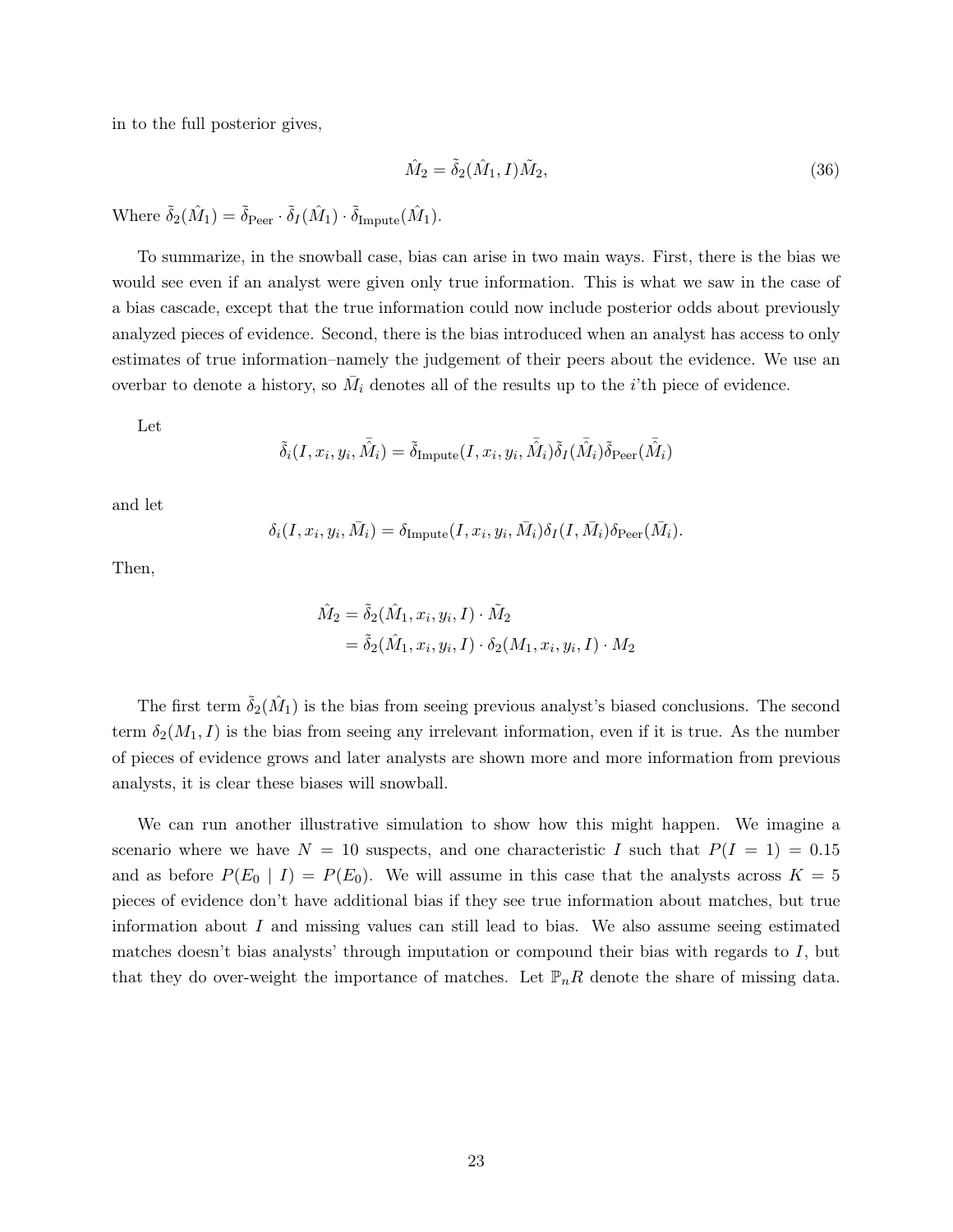The bias terms discussed above are therefore,  $\!2$  $\!2$ 

$$
\delta_{\text{Impute}}(I, x_i, y_i, \bar{M}_i) = \mathbb{P}_n R + 0.5 * I + 1
$$

$$
\delta_I(I, \bar{M}_i) = 2 - \frac{1 - I}{1 - P(I = 1)}
$$

$$
\delta_{\text{Per}} = 1
$$

$$
\tilde{\delta}_{\text{Impute}}(I, x_i, y_i, \bar{\hat{M}}_i) = 1
$$

$$
\tilde{\delta}_I(\bar{\hat{M}}_i) = 1
$$

$$
\tilde{\delta}_{\text{Peer}}(\bar{\hat{M}}_i) = \sum_i \mathbb{I} \left\{ \hat{M}_1 \ge 1 \right\} + 1.
$$

We model each of the  $k$  pieces of evidence as an independent draw from a Binomial. We assume that if x and y come from the same source, the chance of a match for piece is 0.5; if they come from different sources, it is 0.25. After 1,000 simulations, we see in Fig. [8](#page-23-1)



<span id="page-23-1"></span>Figure 8: Comparison of bias snowball and bias cascade in a simulation in which five analysts sequentially examine a type of evidence after being exposed to task-irrelevant information  $(I_{t_i})$ . In the bias snowball case, analysts are exposed to the conclusions from the prior analyst  $(LR_X, \text{transfer})$ of information illustrated with arrows). Once bias has cascaded or snowballed, it is impossible to return to an unbiased estimate of the posterior.

<span id="page-23-0"></span> $^2\mbox{Recall}$  that these are multiplicative biases so a term of 1 means no additional bias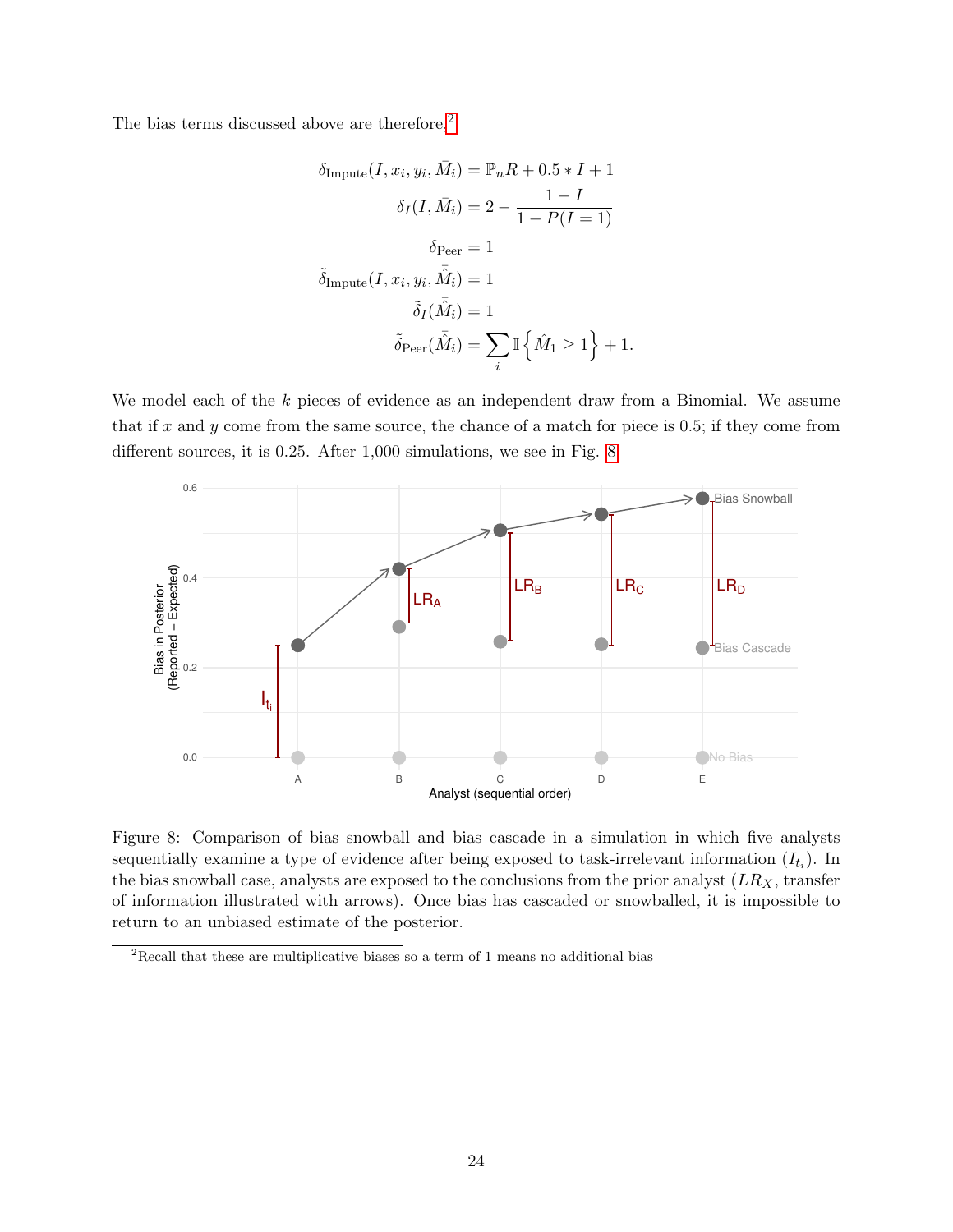## 5 Systemic bias: Bias the in final determination of guilt by the trier of fact

Recall that for the trier of fact (i.e., a judge or jury), the final goal is to determine  $\frac{P(G|M)}{P(G^c|M)}$ , where  $M = \{M_1, \dots, M_k, I\}$  includes all strains of physical evidence as interpreted by the forensic analysts  $M_i$  as well as contextual evidence I. Once the evidence  $\boldsymbol{M}$  gets to the trier of fact, biases that  $\boldsymbol{M}$ had from previous processes are "baked in", and it is difficult to know where the biases came from originally.

Thus, we show that this bias is *systemic*: it arises in various stages throughout the system, and affects the final conclusions. The trier of fact does not know that the experts have biased opinions and takes them each as unbiased estimates. We have used relatively simple probabilistic ideas to show that systemic bias is not only possible but is actually quite likely to occur in this part of the criminal justice system.



<span id="page-24-0"></span>Figure 9: Bias propagation to the trier of fact. Various forms of bias in the examiners' reports can lead to the trier of fact having an accumulation of bias. Bias can increase as the amount of task-irrelevant information or the number of examiners communicating with each other increase.

Fig. [9](#page-24-0) shows how the bias is propagated by the examiners and ends up being compounded by the trier of fact, unbeknownst to both examiners and trier of fact. In this example, the examiners were subject to both a bias cascade and a bias snowball. Note that the conclusions from the different types of evidence (e.g., fingerprints, firearms, DNA, shoe prints, etc.) could be weighted more or less heavily depending on how much the trier of fact trusts that the forensic conclusion is correct. For example, a sample of US residents believed that conclusions from DNA are 83% accurate, fingerprints are 78%, firearms and toolmarks are 68%, and voice recognition is 55% [\(Ling et al., 2020\)](#page-28-13). Studies have shown that accuracy, when it has been estimated, is often lower in most disciplines [\(PCAST,](#page-29-9) [2016\)](#page-29-9). Conclusions such as these could be used to devise a system of weights for how triers of fact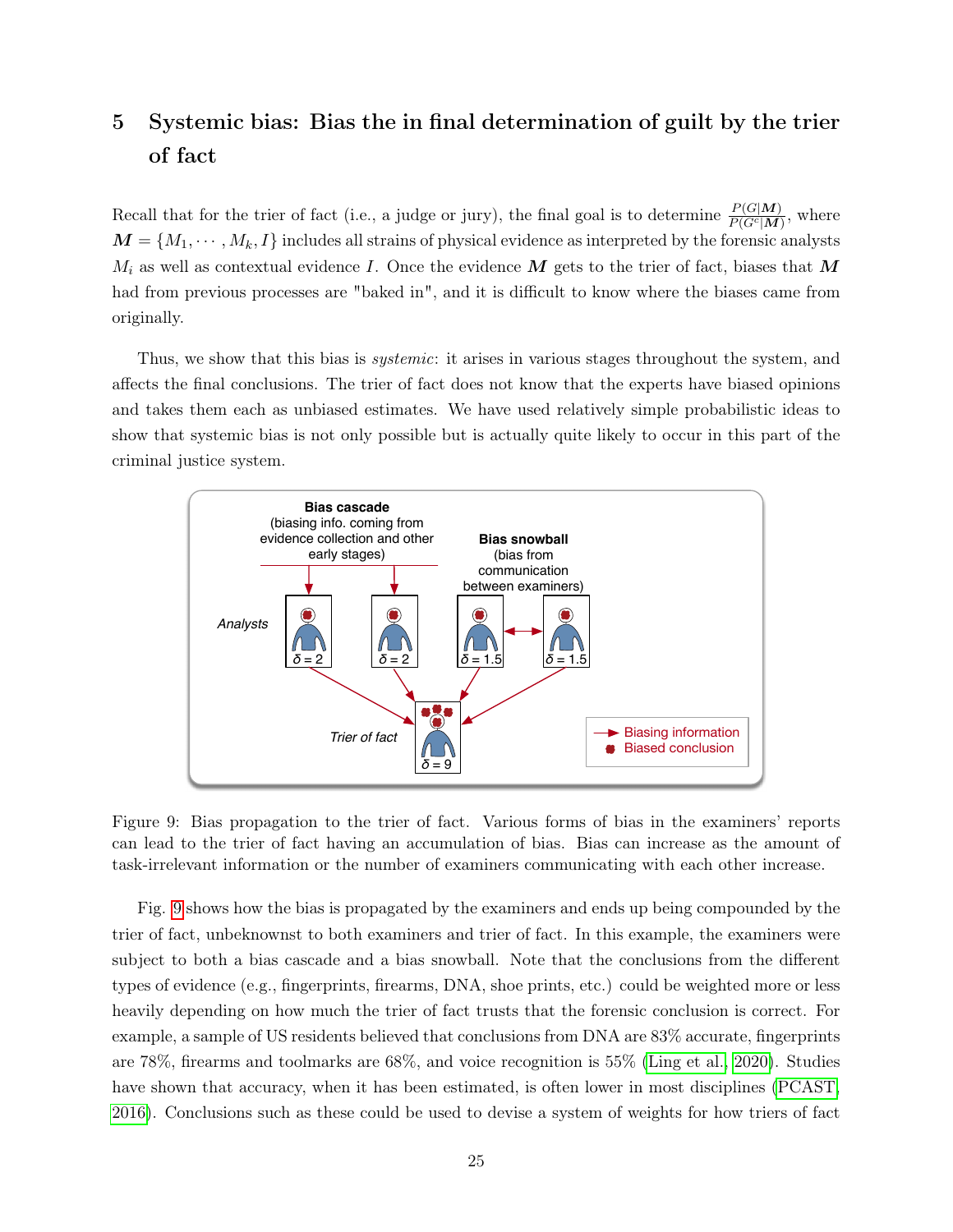could weigh conclusions from different forensic disciplines. Furthermore, different types of triers of fact could weigh evidence differently. For instance, a juror drawn from the general population might have different beliefs about the validity of a forensic discipline–the CSI effect could be driving this [\(Cole and Dioso-Villa, 2008\)](#page-28-14)–than an judge with years of experience hearing forensic testimony. For our purposes, we do not include specific weights for conclusions from different disciplines.

In the final determination of guilt, the posterior odds can be written as

$$
\frac{P(G \mid \boldsymbol{M})}{P(G^c \mid \boldsymbol{M})} = \frac{P(G \mid \cup_k M_k, I)}{P(G^c \mid \cup_k M_k, I)}
$$
\n(37)

$$
=\frac{P(\cup_k M_k | I, G)}{P(\cup_k M_k | I, G^c)} \frac{P(I | G)}{P(I | G^c)} \frac{G}{G^c}
$$
\n(38)

<span id="page-25-0"></span>
$$
= \frac{P(\cup_k M_k | I, G)}{P(\cup_k M_k | I, G^c)} \frac{P(I | G)}{P(I | G^c)} \frac{1}{N}.
$$
\n(39)

We assume that each piece of evidence is related to all others only through the guilt (or innocence) of the suspect and contextual evidence. For example, the chances that both the fingerprints match and the DNA matches are only related because the suspect is guilty and perhaps factors about the suspect themselves contained in I. This implies a neutral posterior,

$$
\frac{P(G \mid I, \mathbf{M})}{P(G^c \mid I, \mathbf{M})} = \frac{1}{N} \frac{P(M_1 \mid I, G)}{P(M_1 \mid I, G^c)} \frac{P(M_2 \mid I, G)}{P(M_2 \mid I, G^c)} \cdots \frac{P(M_k \mid I, G)}{P(M_k \mid I, G^c)} \frac{P(I \mid G)}{P(I \mid G^c)}.
$$
(40)

The proper way to calculate the chances of guilt is therefore to estimate the probability of each piece of evidence separately.

Imagine instead that the results of one stream of evidence influence beliefs about the next stream of evidence. We have seen the effects of this "bias cascade." Then we saw the effects when the strains of evidence are allowed to influence one another when discussing "bias snowball." A jury would likely be unaware that the strains of evidence have contaminated one another, and will treat each stream of evidence as if it were independent of the others. With these biases in place, instead of the neutral posterior odds given in [\(40\)](#page-25-0), we have,

$$
\frac{P(G \mid \hat{M})}{P(G^c \mid \hat{M})} = \frac{1}{N} \frac{P(\hat{M}_1 \mid I, G)}{P(\hat{M}_1 \mid I, G^c)} \frac{P(\hat{M}_2 \mid I, G)}{P(\hat{M}_2 \mid I, G^c)} \cdots \frac{P(\hat{M}_k \mid I, G)}{P(\hat{M}_k \mid I, G^c)} \frac{P(I \mid G)}{P(I \mid G^c)}
$$
(41)

$$
= \frac{1}{N} \left[ \beta_1(H_1) \frac{P(M_1 | I, G)}{P(M_1 | I, G^c)} \right] \cdot \left[ \beta_2(H_2) \frac{P(M_2 | I, G)}{P(M_2 | I, G^c)} \right] \cdots
$$
 (42)

$$
\left[\beta_k(H_k)\frac{P(M_k\mid I,G)}{P(M_k\mid I,G^c)}\right]\frac{P(I\mid G)}{P(I\mid G^c)}\tag{43}
$$

$$
=\prod_{j=1}^{k}\beta_j(H_j)\frac{P(G\mid M)}{P(G^c\mid M)}.\tag{44}
$$

In this context, the first term  $\beta_1(H_1) = \beta_1(I)$  measures the biased chances of seeing a first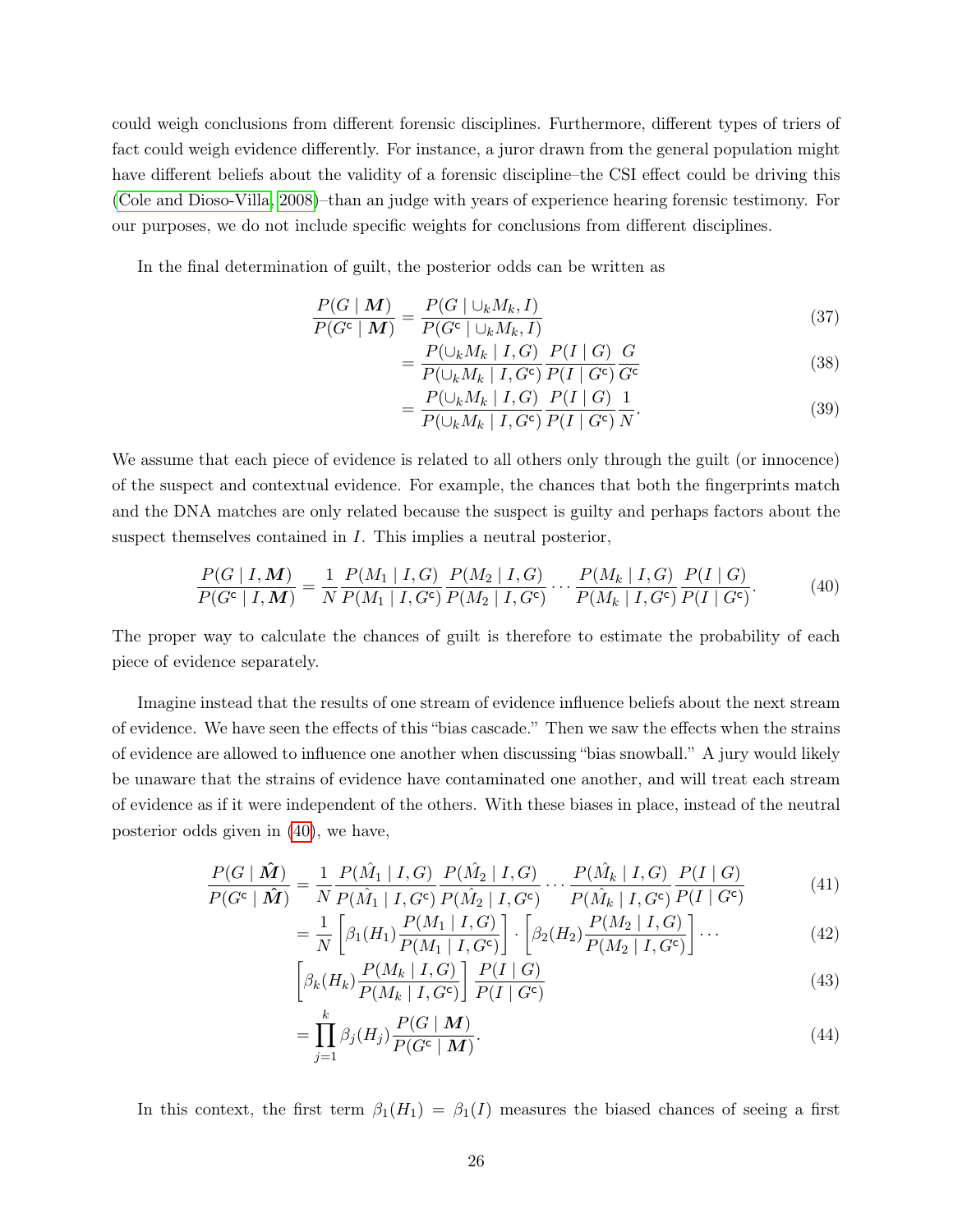match declared because I was incorporated into the first analyst's decision-making. The  $\beta_i(H_i)$ terms represent the biased chances of seeing a match declared by the j'th analyst due to having been given access to information about all previous analyst's beliefs.

We assume the triers of fact in this setting hold no bias of their own, but that they treat each piece of evidence as if it had been analyzed independently of any other information. For instance, they believe that the DNA analyst did not use the fingerprint analyst's conclusions to inform their own. If this assumption does not hold, then it will only mean that it will be more difficult for the trier of fact to make the correct decision on average.

Thus, we have shown how biases aggregate and interact throughout the investigation and legal process, and end in a larger, compounded bias in the final determination of guilty by the trier of fact: a clear example of systemic bias.

### 6 Conclusion

We have formalized the definitions of bias at the level of the individual examiner and the laboratory demonstrated in previous empirical studies. For an individual examiner, we give probabilistic formalizations of imputation bias and of the long-term effects of bias in an analyst's prior. For the propagation of bias among analysts, we give formalizations of bias cascade and bias snowball. And for the trier of fact, we give a formalization of how biases from individual examiners and groups of examiners compound and lead to systemic bias.

Our formalization is based on years of research, mostly in the field of psychology, and it extends this research by demonstrating how biases can be propagated throughout the system to impact the decisions made by the trier of fact. In this way, we have shown that not only is systemic bias possible, but under certain conditions it necessarily will occur. For instance, if task-irrelevant information has led to bias at the examiner level, this will propagate and possibly compound such that the final determination of guilt is biased.

We have shown that contextual bias in forensics is not only a qualitative problem, and that it can quantitatively lead to a serious compounding of errors. By formalizing contextual bias, we clarify where errors arise and when forensic analysts should be given which information. Without a formal framework for discussing bias, a plethora of types of biases might be used in overlapping or ambiguous ways. Our contribution is to by define biases in rigorous, probabilistic terms to help to eliminate vagueness and ambiguity. Not only can this. We motivate this analysis with the study of fingerprint matching in forensic science, an example in which analysts may be given additional truthful information about suspects which biases their determination of whether the fingerprints are from the same source.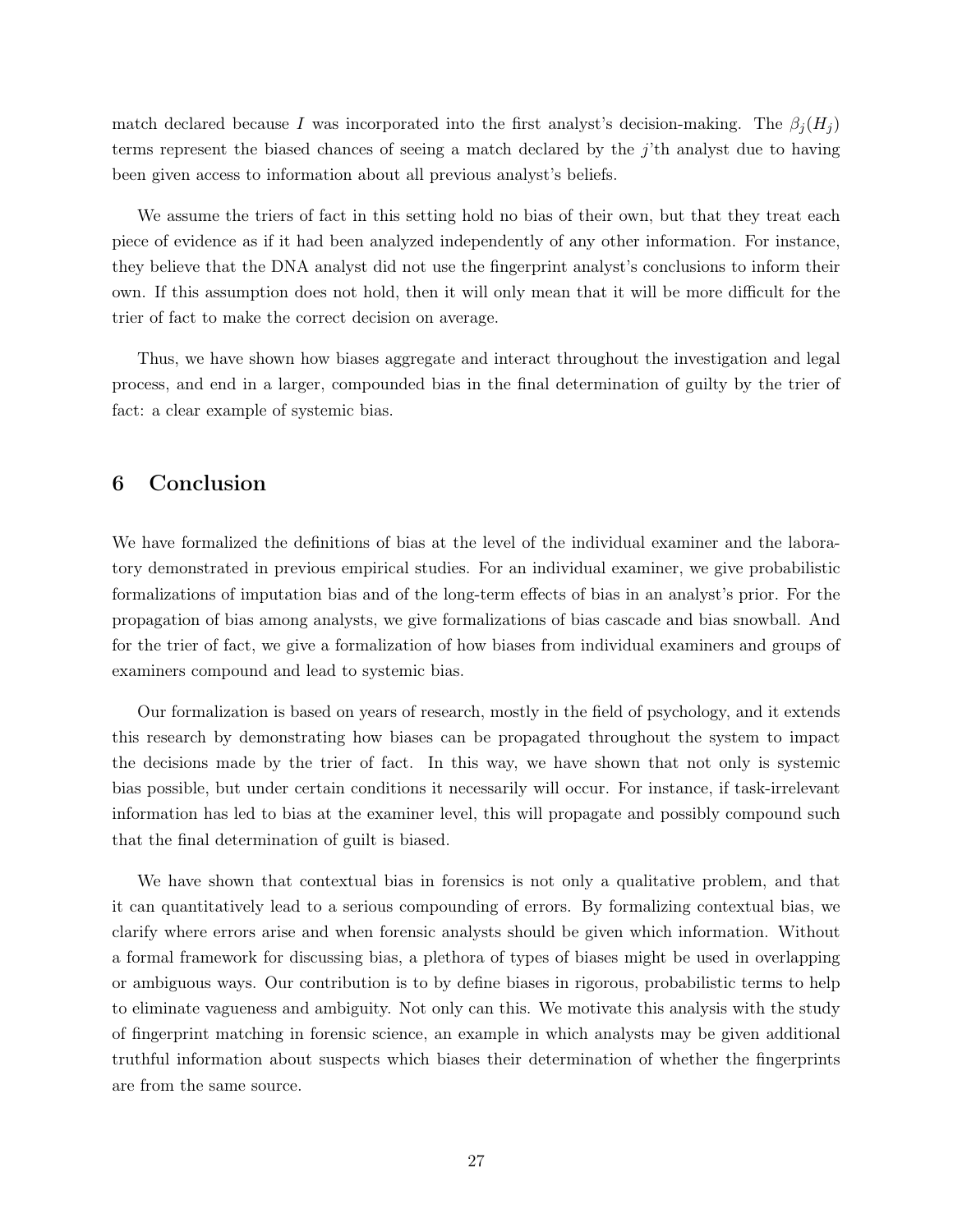One example in which our research could be used is algorithm design. Algorithms are increasingly used in forensic science to inform and complement examiners' conclusions. For instance, there are a number of Automated Fingerprint Identification Systems (AFIS). The US Integrated AFIS holds the fingerprint sets collected in the United States, and is managed by the FBI. Many states also have their own AFISs. AFISs have capabilities such as latent searching, minutiae identification, electronic image storage, and electronic exchange of fingerprints and responses.

In order for the widespread adoption of algorithms in forensics to be most effective, it is important to be aware of how the errors are occurring in human-based decisions so they can be prevented from happening in algorithms. As researchers develop more of these algorithms, they need to be aware of how human biases enter the final conclusions and initial inputs, and formal tools for discussing and preventing bias are needed. Only by knowing how to formalize the biases observed empirically can algorithms improve upon human performance.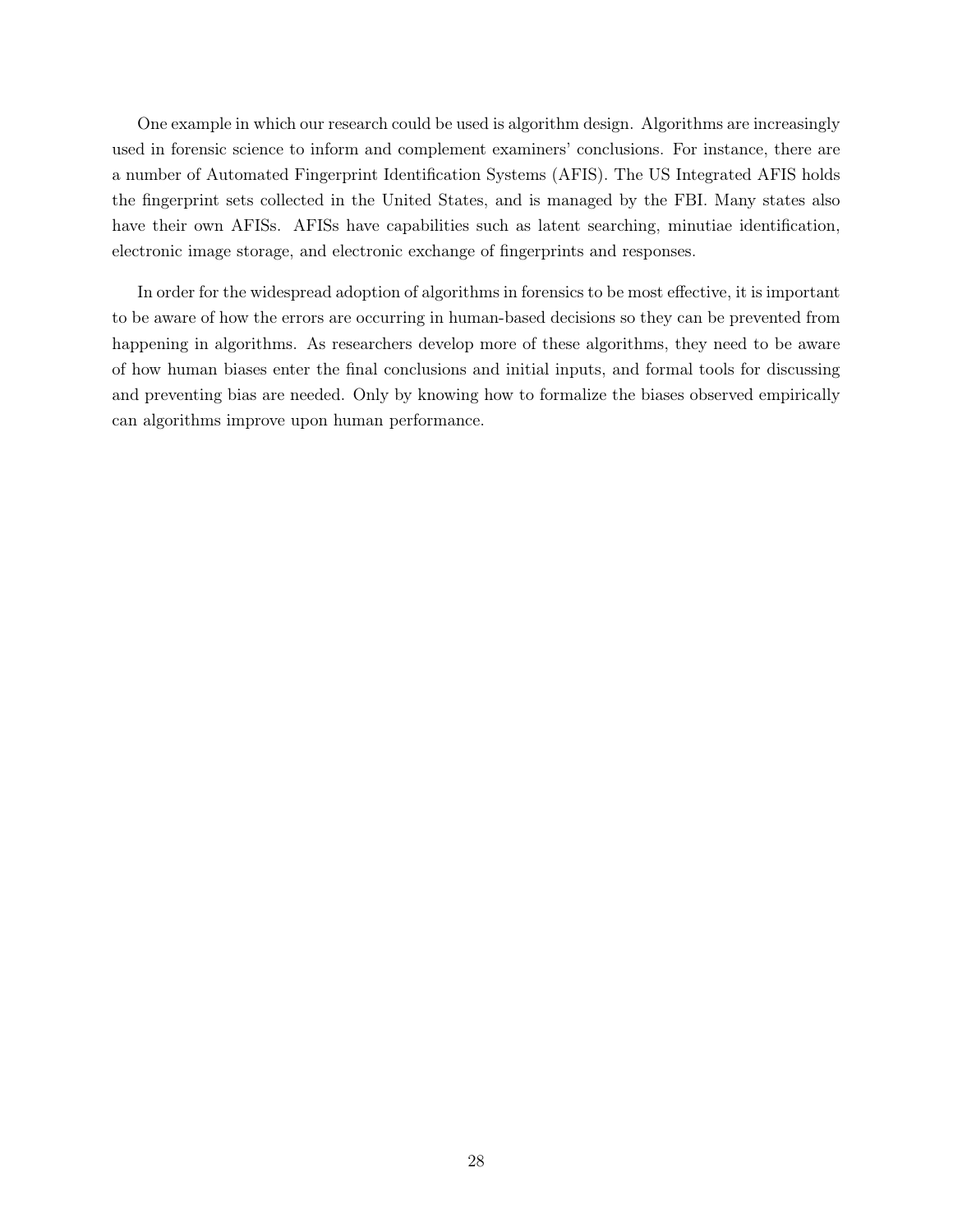### References

- <span id="page-28-6"></span>Abraham, J., Champod, C., Lennard, C., and Roux, C. (2013). Modern statistical models for forensic fingerprint examinations: a critical review. Forensic Science International, 232(1-3):131– 150.
- <span id="page-28-2"></span>Aitken, C. (2018). Bayesian hierarchical random effects models in forensic science. Frontiers in Genetics, 9:126.
- <span id="page-28-14"></span>Cole, S. and Dioso-Villa, R. (2008). Investigating the csi effect effect: Media and litigation crisis in criminal law. Stan. L. Rev., 61:1335.
- <span id="page-28-5"></span>Council, N. R. et al. (1996). The evaluation of forensic DNA evidence. National Academies Press.
- <span id="page-28-8"></span>Dror, I. E. (2020). Cognitive and human factors in expert decision making: Six fallacies and the eight sources of bias. Analytical Chemistry, 92:7998–8004.
- <span id="page-28-0"></span>Dror, I. E., Charlton, D., and Peron, A. E. (2006). Contextual information renders experts vulnerable to making erroneous identifications. Forensic Science International, 156:74–78.
- <span id="page-28-1"></span>Dror, I. E. and Hampikian, G. (2011). Subjectivity and bias in forensic DNA mixture interpretation. Science  $\&$  Justice, 51(4):204–208.
- <span id="page-28-12"></span>Dror, I. E., Morgan, R. M., Rando, C., and Nakhaeizadeh, S. (2017). Letter to the editor–the bias snowball and the bias cascade effects: Two distinct biases that may impact forensic decision making. Journal of forensic sciences, 62(3):832–833.
- <span id="page-28-10"></span>Gross, S. R., O'Brien, B., Hu, C., and Kennedy, E. H. (2014). Rate of false conviction of criminal defendants who are sentenced to death. Proceedings of the National Academy of Sciences, 111(20):7230–7235.
- <span id="page-28-7"></span>Kaye, D. (2015). Blinding forensic analysts to task-irrelevant information: A national commission (ncfs) speaks out. Online.
- <span id="page-28-4"></span>Lindley, D. V. (1977). A problem in forensic science. *Biometrika*,  $64(2):207-213$ .
- <span id="page-28-13"></span>Ling, S., Kaplan, J., and Cuellar, M. (2020). Public beliefs about the accuracy and importance of forensic evidence in the united states. Science  $\mathcal{B}$  Justice, 60(3):263–272.
- <span id="page-28-11"></span>Loeffler, C. E., Hyatt, J., and Ridgeway, G. (2019). Measuring self-reported wrongful convictions among prisoners. Journal of Quantitative Criminology, 35(2):259–286.
- <span id="page-28-3"></span>Lund, S. P. and Iyer, H. (2016). Likelihood ratio as weight of forensic evidence: A metrological perspective. arXiv, 1608.07598v2:1–41.
- <span id="page-28-9"></span>National Commission on Forensic Science (2015). Ensuring that forensic analysis is based upon task-relevant information. Views of the Commission.